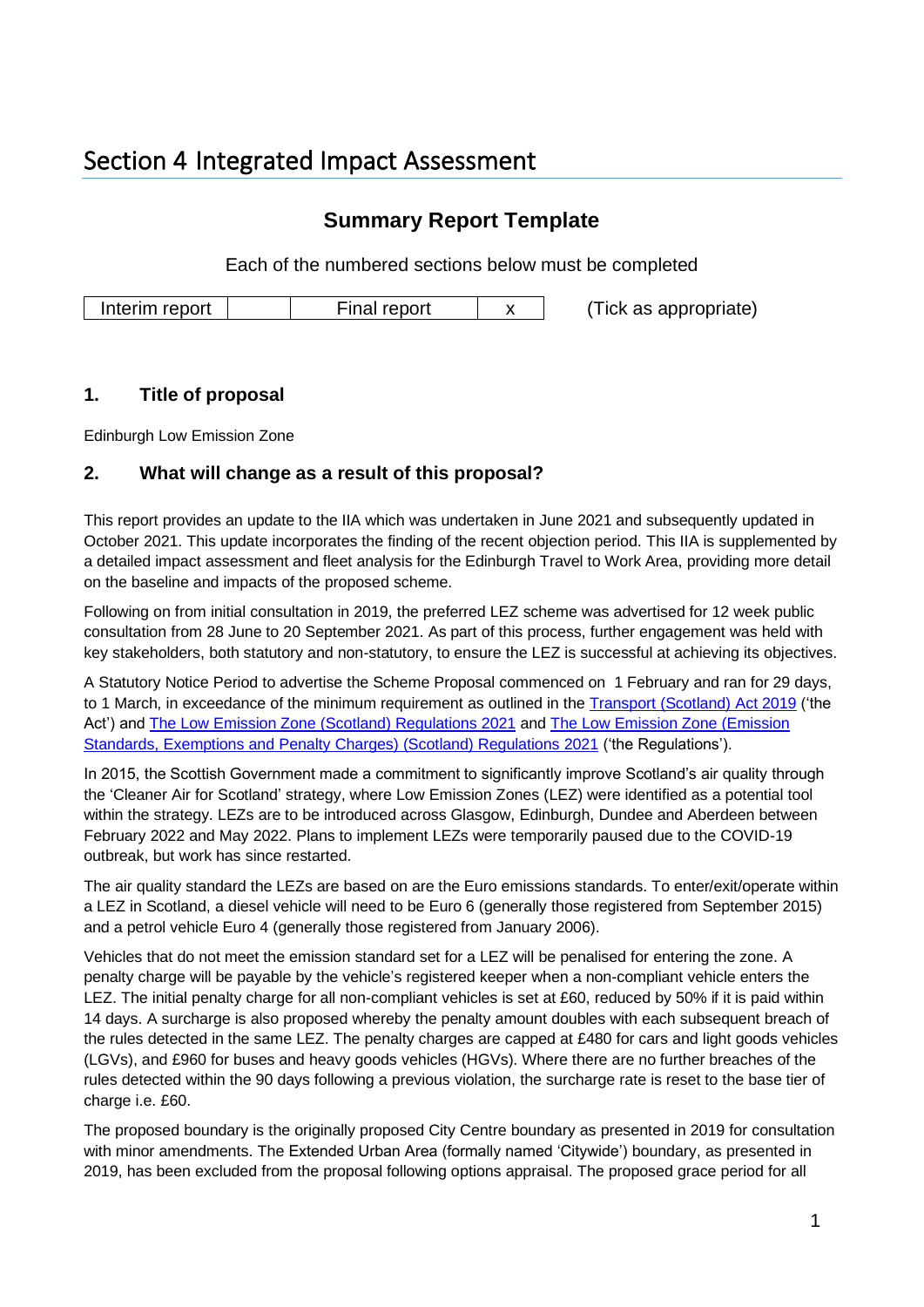vehicles (for residents and non-residents) is two years, which differs from the 2019 proposal, where a one year grace period was proposed for commercial-type vehicles (HGVs, LGVs, buses and minibuses, coaches and taxis), with a proposal of four years for cars. Enforcement of the LEZ begins in 2024 after the grace period expires.

Exemptions apply consistently across all Scottish LEZs, as set out in the Regulations. The following exemptions must be applied to the LEZ at all times:

| Vehicle type of classification Description | Vehicle type of classification Description                                                                                                                                                                                        |
|--------------------------------------------|-----------------------------------------------------------------------------------------------------------------------------------------------------------------------------------------------------------------------------------|
| <b>Emergency Vehicles</b>                  | For or in connection with the exercise of any function of:<br>-the Scottish Ambulance Service<br>-the Scottish Fire and Rescue Service,<br>-Her Majesty's Coastguard, and<br>-the National Crime Agency.                          |
| <b>Military Vehicles</b>                   | -Vehicles belonging to any of Her Majesty's forces; or used<br>for the purposes of any of those forces                                                                                                                            |
| <b>Historic Vehicles</b>                   | -Vehicles which are 30 years old or older.                                                                                                                                                                                        |
| <b>Vehicles for Disabled Persons</b>       | -Vehicles registered with a 'disabled' or 'disabled<br>passenger vehicles' tax class; and/or<br>-Vehicles being used for the purposes of the 'Blue Badge<br>Scheme'                                                               |
| Showman Vehicles                           | -Highly specialised vehicles used for the purposes of<br>travelling showmen, where the vehicle is used during the<br>performance, used for the purpose of providing the<br>performance or used for carrying performance equipment |

Several grants and loans are available which are funded Transport Scotland and administered by the Energy Saving Trust, to supports individuals and businesses affected by the LEZ. Currently, the funds are closed to new applicants for the current financial year, but it is anticipated that further funds will be made available in the 2022/23 financial year. Interested individuals may register their interest for future funds on the Energy Saving Trust webpages.

• **Low Emission Zone Support Fund and Travel Better funding –** Offers a grant of £2000 for lowincome households to take older, more polluting vehicles off the road**.** To be eligible, households must meet all the following criteria; be on specific means tested benefits (listed below), own a noncompliant car (which has been owned by them for at least 12 months with no outstanding finance), and live within a 20km radius of a planned LEZ.

The list of eligible benefits are as follows:

- o Attendance Allowance
- o Carer's Allowance
- o Child Tax Credit; Council Tax Benefit (excluding 25 per cent discount)
- o Disability Living Allowance
- o Employment and Support Allowance
- o Income-based Job Seeker Allowance
- o Income Support; Pension Credit
- o Personal Independence Payment
- o Universal Credit
- o Working Tax Credit.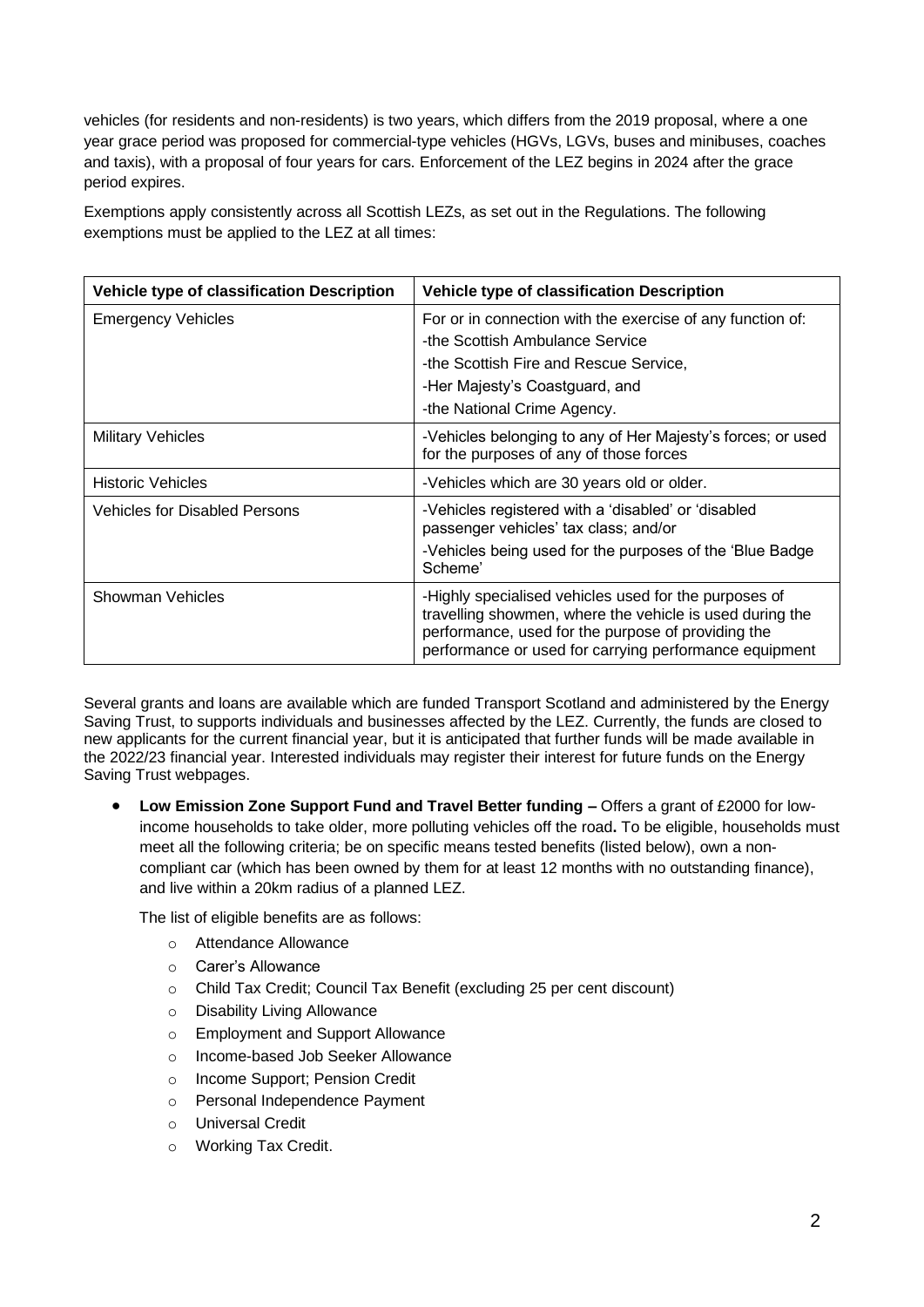Eligible households which have successfully claimed, can also apply for a further £1,000 Travel Better funding for sustainable travel alternatives. Eligible travel measures include bus passes, train season tickets, new and used bikes, as well as car club membership and credits.

- **Low Emission Zone Support Fund for Businesses** Micro businesses and sole traders can apply for a £2,500 grant towards the safe disposal of vehicles that do not meet the zone standards. Businesses must meet all the following criteria; have an operating site within 20km of the planned zone, own a non-compliant vehicle (they must have owned the vehicle for at least 12 months and utilised it for business operational purposes) and meet the definition of a micro business (employ nine or fewer full-time employees and have a turnover of £632,000 or less, or a balance sheet of up to £316,000 in the preceding and current financial year).
- **Low Emission Zone Retrofit Fund** Provides micro businesses and sole traders, who operate within 20km of the planned LEZ, with support to retrofit their existing non-compliant vehicles with Clean Vehicle Retrofit Accreditation Scheme (CVRAS) approved solutions that meet the minimum proposed standards of the LEZ. Businesses must meet all the following criteria; meet the definition of a microbusiness (employ nine or fewer full-time employees and have a turnover of £632,000 or less, or a balance sheet of up to £316,000 in the preceding and current financial year), must not be VAT registered, must own a non-compliant vehicle which is no more than 13 years old (they must have owned it for at least 12 months), and the vehicle must operate at least weekly in the planned LEZ. In addition, the vehicle must also have an approved CVRAS retrofit solution available for the exact make and model and be one of the following:
	- o Wheelchair accessible taxi
	- $\circ$  Light commercial vehicles vehicles designed to carry goods that weight less than 3.5 tonnes
	- $\circ$  Heavy goods vehicles vehicles designed to carry goods that weigh 3.5 tonnes or more
	- $\circ$  Refuse collection vehicles vehicles specially designed to collect and transport solid waste.

Grants are available to cover up to 80% of the cost of a retrofit solution as follows:

- $\circ$  Up to £5,000 per light commercial vehicle and wheelchair accessible taxi installing retrofit exhaust after-treatment systems.
- $\circ$  Up to £10,000 per wheelchair accessible taxi installing re-powering technology.
- o Up to £16,000 per heavy goods vehicle or refuse collection vehicle.
- **The Bus Emissions Abatement Retrofit (BEAR) Programme** Four rounds of funding have been awarded to bus and coach operators to support the costs of installing retrofit technology to improve diesel emissions to a Euro VI standard or better, or to convert buses to electric drivetrains. This funding has been available to licensed bus and coach operators, local authorities and community transport operators located in or that operate on routes within Scotland's cities identified for LEZ's and/or one of Scotland's AQMAs. The most recent round closed to new applicants on 26 August 2021, where successful applicants could access grant funding towards both primary and ancillary costs up to a maximum of £1,995,000 per bidder.

Eligible vehicles were required to meet the following criteria:

- o buses and coaches operating under a Public Service Vehicle (PSV) operator licence or used for voluntary, community or other non-profit making purpose
- $\circ$  less than 13 years old at time of application
- o a remaining service life of at least 5 years in Scotland
- o conforming to Euro IV or V emission standards from factory

A number of other grants and schemes are also available to individuals and businesses wishing to switch to more sustainable travel modes, which could be used to support those affected by the LEZ. Currently, the funds are closed to new applicants for the current financial year, but it is anticipated that further funds will be made available in the 2022/23 financial year:

- **eBike Loan -** Interest-free loans to help individuals purchase a new electric bike, family cargo or ecargo bike, or adaptive bike. A wide range of models and adaptations are available including tricycles, tandems, hand cycles and recumbent cycles.
- **Used Electric Vehicle Loan -** The interest-free Used Electric Vehicle Loan offers up to £20,000 to cover the cost of purchasing a used electric car or up to £5,000 for the purchase of a used electric motorcycle or moped. The loan has a repayment term of up to five years.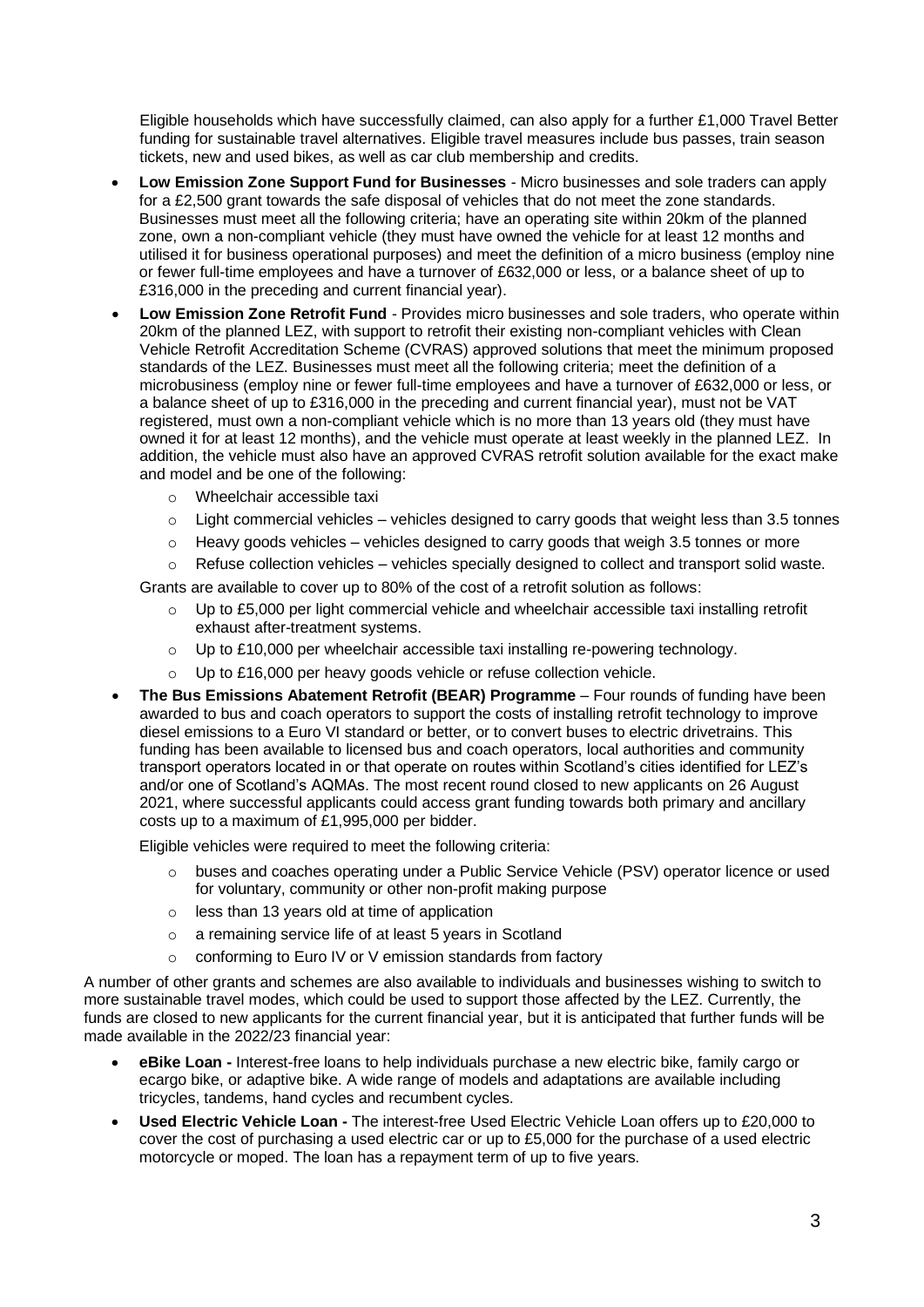- **Electric Vehicle Loan -** Interest-free loans of up to £28,000 to cover the cost of purchasing a new, pure electric vehicle or up to £10,000 to cover the cost of purchasing a new electric motorcycle or moped. The loan has a repayment term of up to six years.
- **Domestic charge point funding -** Energy Saving Trust and the Office for Zero Emission Vehicles currently offers applicants £350 towards the cost of a home charge point and Energy Saving Trust will provide up to £250 further funding on top of this, with an additional £100 available for those in the most remote parts of Scotland.
- **eBike Business Loan -** Interest-free loans of up to £30,000 are available to support organisations that want to reduce the carbon impact of their transport and travel arrangements with new and more efficient alternatives. The loan covers new pedal-assisted electric bikes (up to £3,000 per bike), new cargo bikes (up to £6,000 per bike) and new adapted cycles.
- **Low Carbon Transport Business Loan -** Interest-free loans of up to £120,000 are available to Scottish businesses. The loans can be used to meet the cost of a wide range of sustainable measures to lower business transport carbon footprint including: pure electric vehicles cars (up to £28,000) and vans (up to £35,000) for each new electric vehicle, new electric motorcycles or scooters (up to £10,000 for each vehicle), new electric / plug-in hybrid HGVs, minibuses, coaches and buses (overall cap of £120,000).
- **Business charge point funding -** Funding to help organisations install electric vehicle (EV) charging infrastructure on their premises. Funding is currently available for charge points for sole use by occupiers, staff and visitors.
- **Switched on Taxi loan -** Interest-free loans of up to £120,000 are available to enable owners and operators of hackney cabs or private hire taxis to replace their current vehicle with an eligible ultra-low emission vehicle.
- **Used Electric Vehicle Loan for Business -** The interest-free Used Electric Vehicle Loan offers businesses in Scotland up to £20,000 to cover the cost of purchasing a used electric car, up to £20,000 for a used electric or plug-in hybrid electric van, up to £5,000 for a used electric motorcycle or moped.

### **3. Briefly describe public involvement in this proposal to date and planned**

To ensure the LEZ is successful at achieving its objectives, two sets of consultation/engagement exercised have been undertaken with key stakeholders, both statutory and non-statutory.

Between May and July 2019, the Council publicly consulted on LEZ proposals in Edinburgh to explore key scheme aspects including: different boundaries at city centre and city-wide scales and various grace period options based on population and vehicle type and purpose. The consultation approach included an online survey (which received 2,793 responses), a series of sessions with key stakeholders, written responses from stakeholder groups and members of the public, engagement with primary school children and engagement with neighbouring local authorities.

Following on from initial consultation in 2019, the preferred LEZ scheme was advertised for a 12 week public consultation from 28 June to 21 September 2021. The consultation invited comment on key aspects of the LEZ scheme, including: overall scheme as proposed, city centre boundary, grace period approach and length, no local exemption approach and awareness of support funding available. An online questionnaire was presented to the general public and other stakeholders in 2021. The questionnaire received 4,976 individual responses. In addition to individuals who completed the questionnaire, 75 responses were received on behalf of organisations. An additional 26 written responses were received on behalf of organisations. Statutory stakeholders were approached directly and invited to comment on proposals, in accordance with the Transport (Scotland) 2019 Act. Multiple engagement workshops and meetings were hosted by the Council and written submissions received across all stakeholder groups.

Additionally, as part of the IIA undertaken in 2020, in-depth interviews were undertaken with business owners, business and trade representative organisations and community transport providers.

To provide input specifically to the IIA, meetings were held in May/June 2021 with representatives from the Edinburgh Access Panel and Inclusion Scotland, as well as Officers working on the Council's Poverty Action Plan.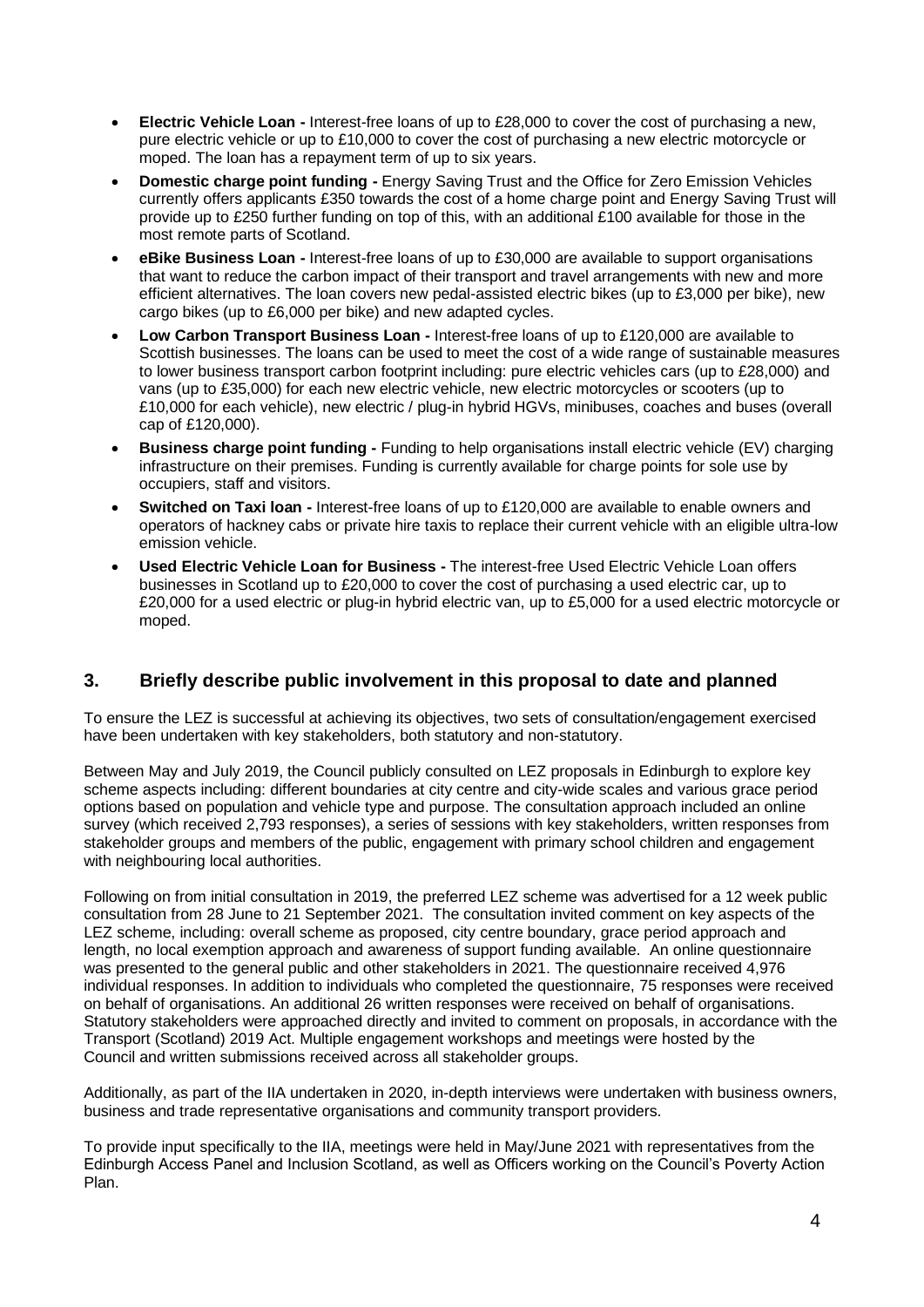A Statutory Notice Period to advertise the Scheme Proposal commenced on 1 February and ran for 29 days, to 1 March, in exceedance of the minimum requirement as outlined in the Act and the Regulations. Over 600 on street bills were affixed at prominent positions, across streets within the LEZ boundary and maintained throughout the period. Notice advertisements were published in two local newspapers and physical copies of the Scheme Proposal and relevant documentation were also made available in the City Chambers for inspection. Appendix A contains evidence of the various methods used to publicise the notice period.

Statutory consultees were approached directly to inform them of the Notice Period and to direct them to evidence documentation.

During the Period, Transport Scotland's communications campaign widely advertised the national LEZ campaign in Edinburgh which included TV advertisement, digital displays and advertising on Lothian Buses.

### **4. Is the proposal considered strategic under the [Fairer Scotland Duty?](https://www.gov.scot/publications/fairer-scotland-duty-interim-guidance-public-bodies/)**

Yes

### **5. Date of IIA**

A full scoping meeting on the original proposals was held in 24/06/2019. As a considerable amount of time has passed since the previous IIA was carried out and changes have been made to the proposed scheme, a second meeting was held on 20/05/21.

#### **6. Who was present at the IIA? Identify facilitator, Lead Officer, report writer and any partnership representative present and main stakeholder (e.g. NHS, Council)**

| <b>Name</b>           | <b>Job Title</b>                              | Date of IIA<br>training |
|-----------------------|-----------------------------------------------|-------------------------|
| <b>Suzanne Hunter</b> | <b>Transport Officer</b>                      | 01 Nov 2018             |
| <b>Shauna Clarke</b>  | <b>Environmental Health</b><br><b>Officer</b> |                         |
| <b>Greg McDougal</b>  | <b>Transport Officer</b>                      |                         |

### **7. Evidence available at the time of the IIA**

| <b>Evidence</b> | Available – detail source | Comments: what does the evidence tell<br>you with regard to different groups<br>who may be affected? |
|-----------------|---------------------------|------------------------------------------------------------------------------------------------------|
| Data on         | Census 2011               | The City of Edinburgh has one of the fastest                                                         |
| populations in  |                           | growing populations of any city in the UK.                                                           |
| need            |                           | Although the city has a lower share of its                                                           |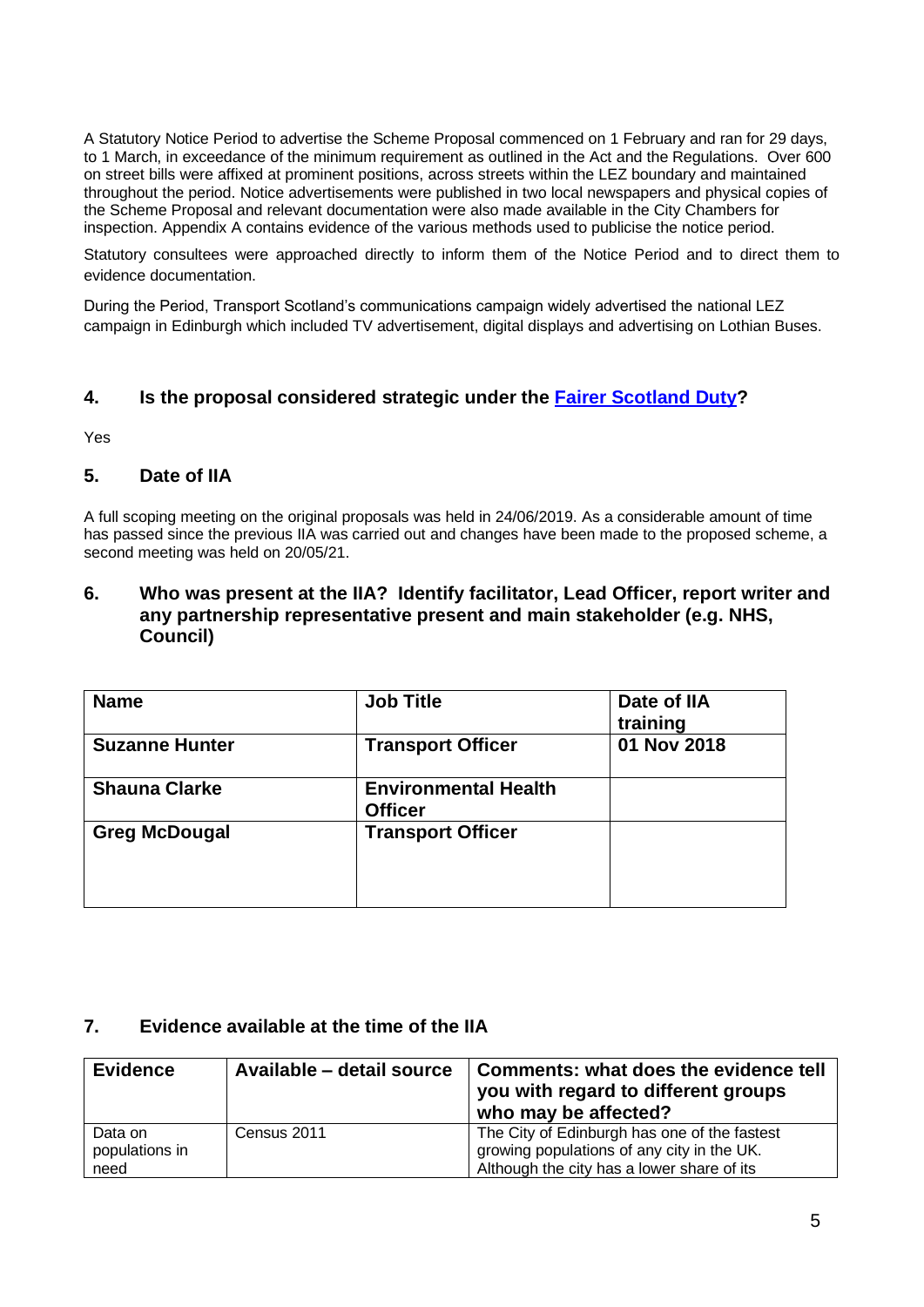| <b>Evidence</b>                    | Available - detail source                                                                                                                           | Comments: what does the evidence tell                                                                                                                                                                                                                                                                                     |
|------------------------------------|-----------------------------------------------------------------------------------------------------------------------------------------------------|---------------------------------------------------------------------------------------------------------------------------------------------------------------------------------------------------------------------------------------------------------------------------------------------------------------------------|
|                                    |                                                                                                                                                     | you with regard to different groups                                                                                                                                                                                                                                                                                       |
|                                    |                                                                                                                                                     | who may be affected?                                                                                                                                                                                                                                                                                                      |
|                                    | The National Records of<br>Scotland 2017 and 2018                                                                                                   | population over 65 years of age (12%), the wider<br>city region has a significantly higher share (22%)<br>than Edinburgh and Scotland (19%).                                                                                                                                                                              |
|                                    | DfT, April 2019                                                                                                                                     | Based on 2011 Census Data, the wards with the                                                                                                                                                                                                                                                                             |
|                                    | Jacobs, Edinburgh Low<br><b>Emission Zone Integrated</b><br>Impact Assessment, 2020                                                                 | highest number of health conditions (including<br>Deafness, Blindness, Physical, mental health<br>conditions, learning disabilities etc.) were<br>Portobello/Craigmillar and Liberton/Gilmerton<br>wards. Both had 31% of their total reporting health<br>conditions. The City Centre had the lowest<br>proportion (22%). |
|                                    |                                                                                                                                                     | According to The National Records of Scotland<br>2017 mid-year estimate, 15% of inhabitants in<br>Edinburgh reported a limiting long-term health<br>problem or disability that limited their day-to-day<br>activities                                                                                                     |
|                                    |                                                                                                                                                     | The total number of vehicles in the City of<br>Edinburgh with Disabled Tax Code (Class code<br>78) was 7,000 and the total number of vehicles in<br>the City classed as Disabled Passenger Carrying<br>Vehicles were about 100.                                                                                           |
|                                    |                                                                                                                                                     | Higher proportion of disabled tax vehicles are<br>present in Portobello/Craigmillar ward and<br>Liberton/Gilmerton ward located along the south<br>eastern side of Edinburgh.                                                                                                                                             |
| Data on service<br>uptake / access | Census 2011<br>Transport Scotland, 2019,<br><b>Scottish Transport Statistics (No</b><br>32-37) Editions 2012 to 2018                                | Car use in Edinburgh is the joint lowest of all<br>Scottish cities. In 2010 of the 191,000 people living<br>and working in Edinburgh, 63,500 commuted to<br>work by car and a further 63,300 commuted by car<br>from other local authority areas.                                                                         |
|                                    | Transport Scotland, 2019,<br>Scottish Transport Statistics,<br>2018 (No 37)                                                                         | LGVs are the fastest growing vehicle category in<br>Scotland, up by 26% over the past ten years, to<br>reach 294,000 vehicles in 2018. This trend is also<br>evident across Great Britain where every tenth                                                                                                               |
|                                    | DVLA (2018). Number of<br>licensed vehicles at the end of<br>the quarter by bodytype, fuel<br>type and estimated euro status,<br>Edinburgh City UA. | vehicle on the road is an LGV. Small enterprises<br>represent over 90% of businesses in Edinburgh.<br>63% of companies rely upon vehicles, most likely<br>LGVs, to deliver goods or drive to clients to provide<br>a service.                                                                                             |
|                                    | AECOM, 2014. Van travel<br>trends in Great Britain, prepared<br>for RAC foundations,                                                                | In the UK, 53% of LGVs are privately owned and<br>47% are commercially owned, however it is likely<br>that many privately owned LGVs are also used for<br>business purposes. For company-owned LGVs,                                                                                                                      |
|                                    | RHA, Clean Air Zones and<br>HGVs - factsheet (BVRLA, FTA,<br>NFDA and RHA,                                                                          | most vehicle kms travelled are for collecting or<br>delivering goods (35%), while for privately owned<br>LGVs, most vehicle kms travelled are for travelling<br>to and from work.                                                                                                                                         |
|                                    | Scottish Government, 2018,<br><b>Businesses in Scotland</b>                                                                                         |                                                                                                                                                                                                                                                                                                                           |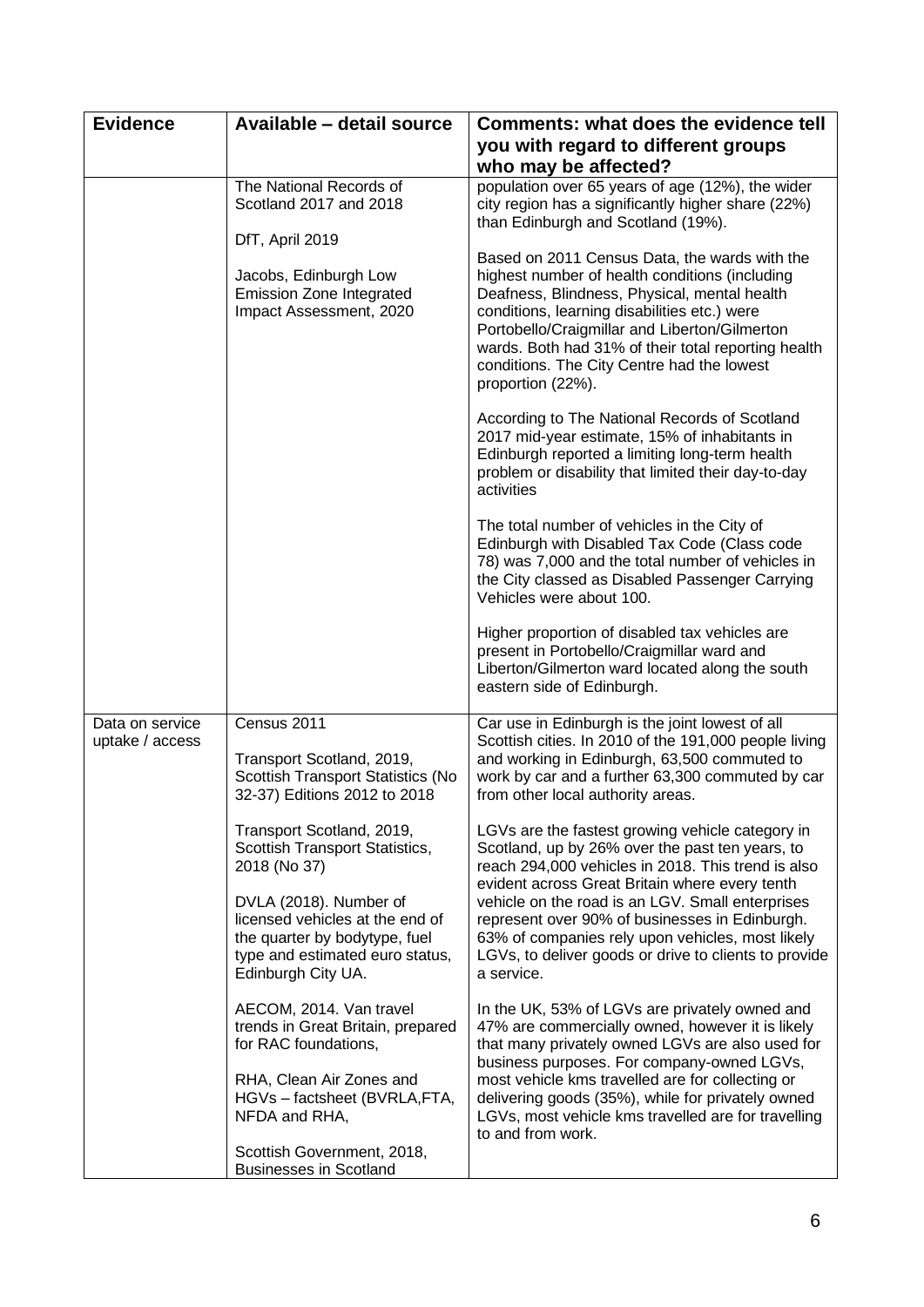| <b>Evidence</b>                                                                        | Available - detail source                                                                                                                                                                                                                                                                | Comments: what does the evidence tell                                                                                                                                                                                                                                                                                                                                                                                                                                                                                                                                                                                                                                           |
|----------------------------------------------------------------------------------------|------------------------------------------------------------------------------------------------------------------------------------------------------------------------------------------------------------------------------------------------------------------------------------------|---------------------------------------------------------------------------------------------------------------------------------------------------------------------------------------------------------------------------------------------------------------------------------------------------------------------------------------------------------------------------------------------------------------------------------------------------------------------------------------------------------------------------------------------------------------------------------------------------------------------------------------------------------------------------------|
|                                                                                        |                                                                                                                                                                                                                                                                                          | you with regard to different groups                                                                                                                                                                                                                                                                                                                                                                                                                                                                                                                                                                                                                                             |
|                                                                                        |                                                                                                                                                                                                                                                                                          | who may be affected?                                                                                                                                                                                                                                                                                                                                                                                                                                                                                                                                                                                                                                                            |
|                                                                                        | Clean Air Zones and HGVs -<br>factsheet, 2019 (BVRLA, FTA,<br>NFDA and RHA)                                                                                                                                                                                                              | On average LGVs are 6.6 years old in Scotland.<br>The vast majority of LGVs (96%) are fuelled by<br>diesel.                                                                                                                                                                                                                                                                                                                                                                                                                                                                                                                                                                     |
|                                                                                        | Transport Scotland, 2019,<br><b>Scottish Transport Statistics (No</b><br>32-37) Editions 2012 to 2018)<br><b>National Atmospheric Emissions</b><br>Inventory (2018), Vehicle fleet<br>composition projections<br>DVLA database on vehicles<br>registered in the Edinburgh<br><b>TTWA</b> | The sectors that are most dependent on LGVs<br>vehicles are construction; wholesale and retail<br>trade; accommodation and food service activities;<br>and transportation and storage. There are around<br>6,025 business across Edinburgh that fall within<br>these sectors.<br>Below is traffic survey data obtained in February<br>2020 for Euro VI vehicles or better (compliant<br>vehicles);<br>HGVs: 76-95% Euro VI or better<br>$\bullet$<br>Buses & coaches:<br>$\bullet$<br>61% operators - excluding Lothian Buses<br>Lothian Buses commitment to be 100% LEZ<br>compliant by the end 2021.<br>LGV: 48% Euro VI or better (increase from 7%<br>$\bullet$<br>in 2016) |
|                                                                                        |                                                                                                                                                                                                                                                                                          | It is predicted that in 2023, the number of non-<br>compliant vehicles in Edinburgh Travel to work<br>area will be:<br>$~16,000$ cars<br>$\bullet$<br>$~5$ 610 LGV<br>$\bullet$<br>$~120$ HGV<br>$~120$ bus<br>By 2029 it is predicted that all vehicle types will be                                                                                                                                                                                                                                                                                                                                                                                                           |
|                                                                                        |                                                                                                                                                                                                                                                                                          | compliant with current LEZ emissions standards<br>due to natural fleet turnover, furthermore, for most<br>types this is expected to be achieved by 2025.                                                                                                                                                                                                                                                                                                                                                                                                                                                                                                                        |
|                                                                                        |                                                                                                                                                                                                                                                                                          | Transport Scotland has been monitoring transport<br>trends during the COVID-19 outbreak. This<br>information provides a snapshot of travel across<br>main modes. For the period 19 - 25 April 2021,<br>compared against a pre-pandemic baseline, we<br>saw:<br>Walking journeys up by 15%<br>Cycling journeys up by 10%<br>Concessionary bus journeys down by 55%<br>Rail journeys down by 80%<br>Ferry journeys down by 75%<br>Air journeys down by 80%<br>Car journeys down by 20%                                                                                                                                                                                            |
| Data on socio-<br>economic<br>disadvantage e.g.<br>low income, low<br>wealth, material | Scottish Index of Multiple<br>Deprivation (SIMD)                                                                                                                                                                                                                                         | Transport accessibility is lowest around the<br>periphery of the city, for example, Niddrie,<br>Baberton, Clermiston and Granton. Many of these<br>are areas of high deprivation as ranked by the<br>SIMD.                                                                                                                                                                                                                                                                                                                                                                                                                                                                      |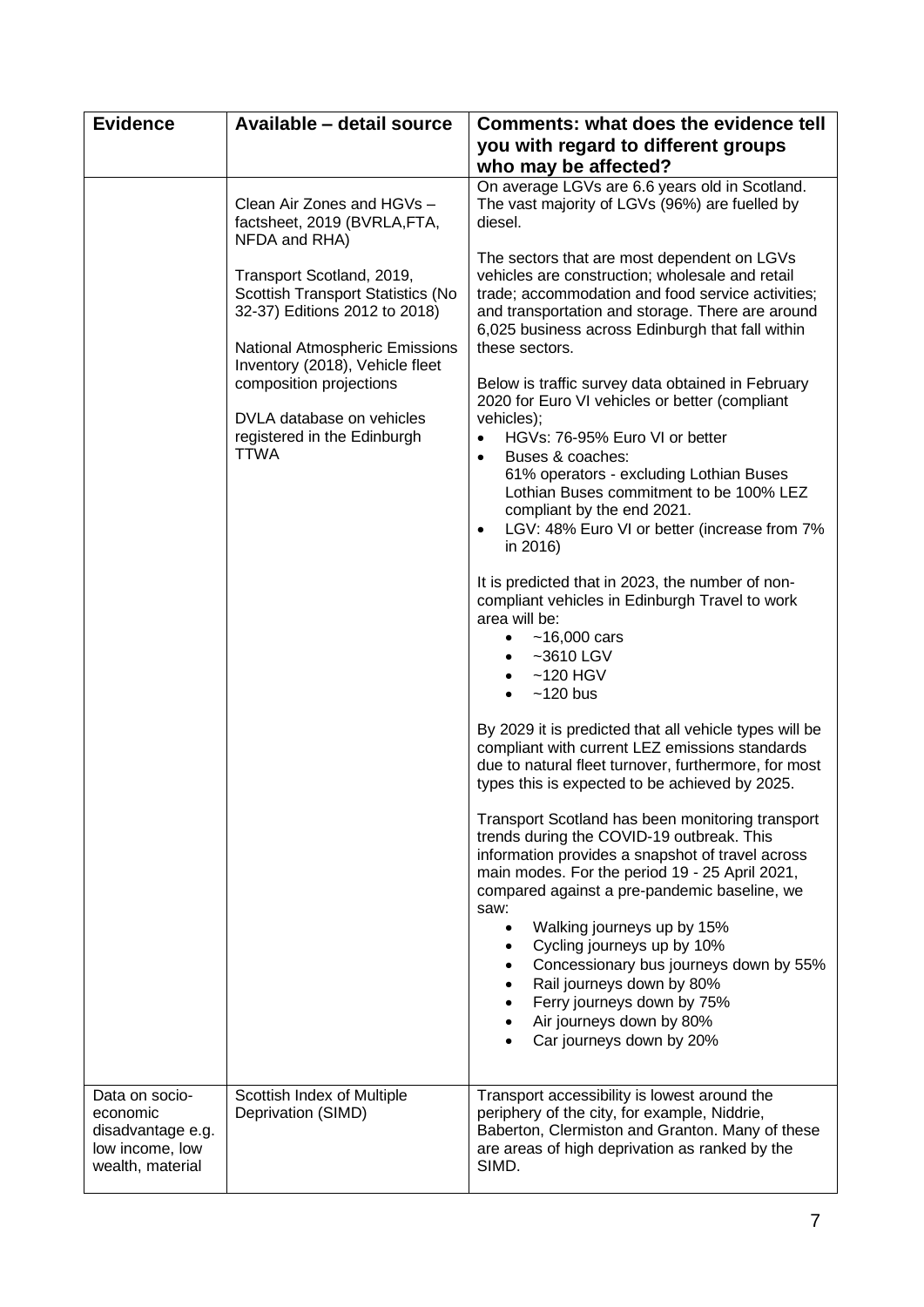| <b>Evidence</b>                                        | Available - detail source                                                                                                                                                                                                                                                                                  | Comments: what does the evidence tell<br>you with regard to different groups<br>who may be affected?                                                                                                                                                                                                                                                                                                                                                                                                                                                              |
|--------------------------------------------------------|------------------------------------------------------------------------------------------------------------------------------------------------------------------------------------------------------------------------------------------------------------------------------------------------------------|-------------------------------------------------------------------------------------------------------------------------------------------------------------------------------------------------------------------------------------------------------------------------------------------------------------------------------------------------------------------------------------------------------------------------------------------------------------------------------------------------------------------------------------------------------------------|
| deprivation, area<br>deprivation.                      |                                                                                                                                                                                                                                                                                                            |                                                                                                                                                                                                                                                                                                                                                                                                                                                                                                                                                                   |
| Data on equality<br>outcomes                           | Hands Up Scotland Survey<br>2019: National Summary Report<br><b>Transport Scotland, Transport</b><br>and Travel in Scotland, 2017                                                                                                                                                                          | A survey undertaken 2019, found that 25.5% of<br>school pupils in Scotland stated they normally<br>travelled to school using only private motorised<br>mode of travel compared with 47.8% who normally<br>use active modes.                                                                                                                                                                                                                                                                                                                                       |
|                                                        | Sustrans, Bike Life, Sustrans,<br>2019                                                                                                                                                                                                                                                                     | Women were more likely than men to walk or catch<br>the bus to work and men were more likely to cycle<br>to work or travel by rail.                                                                                                                                                                                                                                                                                                                                                                                                                               |
|                                                        |                                                                                                                                                                                                                                                                                                            | In Scotland twice as many men as women cycle<br>once or twice a week for transport. In addition,<br>people in lower income households were more<br>likely to walk or take the bus whereas people in<br>higher income households were more likely to<br>drive.                                                                                                                                                                                                                                                                                                     |
|                                                        |                                                                                                                                                                                                                                                                                                            | 7.5% of commuters living in Edinburgh cycle to<br>work with over 15.3 million trips made by bike in<br>2017.                                                                                                                                                                                                                                                                                                                                                                                                                                                      |
|                                                        |                                                                                                                                                                                                                                                                                                            | In the city black and minority ethnic (BAME)<br>communities, women and over 65s are<br>underrepresented when it comes to cycling.                                                                                                                                                                                                                                                                                                                                                                                                                                 |
| Research /<br>literature<br>evidence                   | Yes                                                                                                                                                                                                                                                                                                        | The Edinburgh LEZ is being progressed in close<br>alignment with several strategies aiming to<br>enhance placemaking and connectivity in<br>Edinburgh, including:                                                                                                                                                                                                                                                                                                                                                                                                 |
|                                                        |                                                                                                                                                                                                                                                                                                            | <b>City Mobility Plan</b><br><b>National Transport Strategy</b><br><b>Strategic Transport Projects Review</b><br><b>National Planning Framework</b><br><b>Regional Transport Strategy</b><br><b>Edinburgh City Vision 2050</b><br>2030 Sustainability Strategy<br>City Plan 2030<br><b>Edinburgh City Centre Transformation</b>                                                                                                                                                                                                                                   |
| Public / patient /<br>client experience<br>information | An online survey Carried out in<br>2019 (2,793 responses<br>received).<br>An online survey carried out in<br>2021 (5051 responses received)<br>Two series of sessions<br>(undertaken in both 2019 and<br>2021) with key stakeholder<br>including the representatives<br>from the taxi and private hire car | Findings from the consultation in 2019 showed that<br>cleaner air is important to all, but there were mixed<br>views as to the suitability of the LEZ and to its<br>specific aspects. General public and commercial<br>audiences agree, albeit with differing priorities. For<br>all however, vital questions to consider are the cost<br>of LEZ compliance to them; the cost to life in<br>Edinburgh (clean air, goods/services); and looking<br>at a bigger, city and regional picture to tackle<br>underlying issues (traffic flow, public transport,<br>etc). |
|                                                        | sectors, the bus and coach<br>sectors, and with freight sectors                                                                                                                                                                                                                                            | In the 2019 questionnaire, the main issues voiced<br>were worry about increased traffic and pollution in                                                                                                                                                                                                                                                                                                                                                                                                                                                          |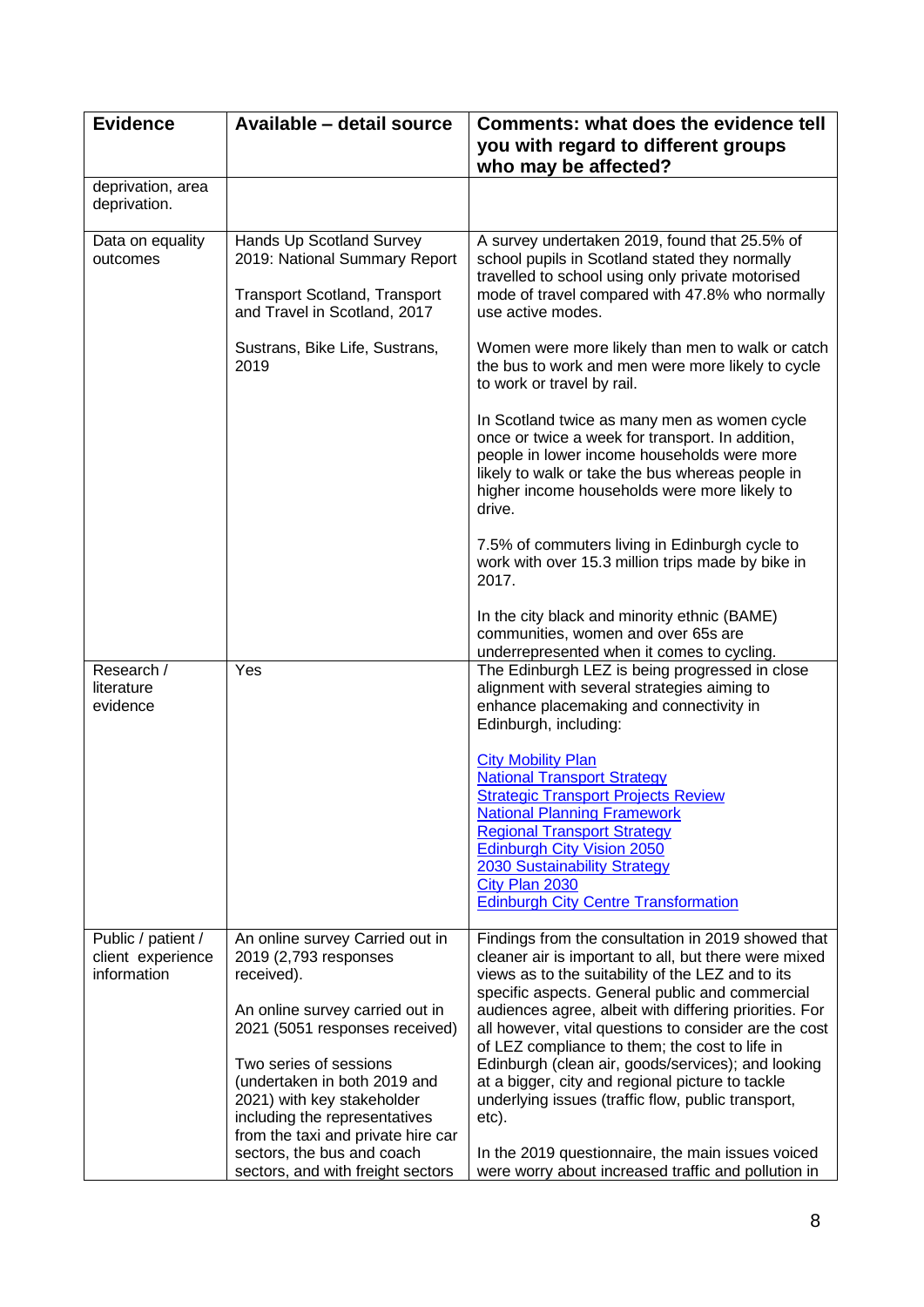| <b>Evidence</b> | Available - detail source                                                                                                                                                                                                                                                                                                                                                                                                                                                    | Comments: what does the evidence tell                                                                                                                                                                                                                                                                                                                                                                                                                                                                                                                                                                                                                                                                                                                                                                                                                                |
|-----------------|------------------------------------------------------------------------------------------------------------------------------------------------------------------------------------------------------------------------------------------------------------------------------------------------------------------------------------------------------------------------------------------------------------------------------------------------------------------------------|----------------------------------------------------------------------------------------------------------------------------------------------------------------------------------------------------------------------------------------------------------------------------------------------------------------------------------------------------------------------------------------------------------------------------------------------------------------------------------------------------------------------------------------------------------------------------------------------------------------------------------------------------------------------------------------------------------------------------------------------------------------------------------------------------------------------------------------------------------------------|
|                 |                                                                                                                                                                                                                                                                                                                                                                                                                                                                              | you with regard to different groups                                                                                                                                                                                                                                                                                                                                                                                                                                                                                                                                                                                                                                                                                                                                                                                                                                  |
|                 |                                                                                                                                                                                                                                                                                                                                                                                                                                                                              | who may be affected?                                                                                                                                                                                                                                                                                                                                                                                                                                                                                                                                                                                                                                                                                                                                                                                                                                                 |
|                 | though the Council's ECO Stars<br>scheme                                                                                                                                                                                                                                                                                                                                                                                                                                     | neighbouring streets/parks; the desire to make the<br>area larger; and to include New Town/up to Ferry<br>Road. Worries were voiced about the financial                                                                                                                                                                                                                                                                                                                                                                                                                                                                                                                                                                                                                                                                                                              |
|                 | Engagement with wider general                                                                                                                                                                                                                                                                                                                                                                                                                                                | effect on businesses and individuals. Comments                                                                                                                                                                                                                                                                                                                                                                                                                                                                                                                                                                                                                                                                                                                                                                                                                       |
|                 | stakeholder groups (including<br>health and environmental, and<br>wider interest groups,<br>community councils, and                                                                                                                                                                                                                                                                                                                                                          | were mainly about considering exemptions, like<br>motorbikes/scooters, buses/public transport,<br>private cars, deliveries/ tradesmen                                                                                                                                                                                                                                                                                                                                                                                                                                                                                                                                                                                                                                                                                                                                |
|                 | residents).                                                                                                                                                                                                                                                                                                                                                                                                                                                                  | Twelve percent of those who completed the 2021<br>online questionnaire said they had a physical or                                                                                                                                                                                                                                                                                                                                                                                                                                                                                                                                                                                                                                                                                                                                                                   |
|                 | Written responses from<br>stakeholder groups and<br>members of the public.<br>Four stakeholder workshops<br>(attendees including the<br>representatives from the taxi                                                                                                                                                                                                                                                                                                        | mental health condition or illness lasting or<br>expected to last 12 months or more that limits their<br>daily activities. Of those who stated they did, 17%<br>were Blue Badge holders and 3% own a vehicle<br>with adaptions for disabled users.                                                                                                                                                                                                                                                                                                                                                                                                                                                                                                                                                                                                                   |
|                 | and private hire car sectors, the<br>bus and coach sectors, and with<br>freight sectors though the<br>Council's ECO Stars scheme).                                                                                                                                                                                                                                                                                                                                           | The 2021 consultation found that Support for the<br>LEZ and its details is very mixed, but this appears<br>to have less to do with the principle of being able<br>to breathe better air, and more to do with the                                                                                                                                                                                                                                                                                                                                                                                                                                                                                                                                                                                                                                                     |
|                 | Engagement with 60 primary<br>school children                                                                                                                                                                                                                                                                                                                                                                                                                                | practical implications for people within and also<br>travelling to the zone, as well as the specific<br>practical details of the proposal. Similar concerns<br>to those in the 2019 consultation were voiced.                                                                                                                                                                                                                                                                                                                                                                                                                                                                                                                                                                                                                                                        |
|                 | Engagement with neighbouring<br>local authorities in the South                                                                                                                                                                                                                                                                                                                                                                                                               | Analysis of objections submitted as part of the                                                                                                                                                                                                                                                                                                                                                                                                                                                                                                                                                                                                                                                                                                                                                                                                                      |
|                 | East Scotland region.<br>Meetings were held in May/June<br>2021 with representatives from<br>the Edinburgh Access Panel and<br>Inclusion Scotland, as well as<br>Officers working on the<br>Council's Poverty Action Plan.<br>Weekly Poll - Low Emission<br>Zone (Blue Badge Exemptions),<br><b>Disability Equality Scotland</b><br>2021.<br>A Statutory Notice Period to<br>advertise the Scheme Proposal<br>commenced on 1 February and<br>ran for 29 days, to 1 March, in | Statutory Notice period found that the most<br>common objection theme is related the Scheme<br>boundary; predominately in relation to its size and<br>potential future traffic displacement impacts, as<br>well as the fact that it may have a detrimental<br>impact on individuals and children's health and<br>wellbeing due to the potential increase in polluting<br>traffic diverting around the boundary. Some<br>objectors made comments about the national<br>exemptions; however, these are prescribed in the<br>regulations; the Council has no powers to amend<br>them. Objections received around 'local time-<br>limited exemptions' tended to relate to individuals'<br>personal circumstances, from accessing the LEZ<br>for night-shift work to the impact on those with<br>hidden disabilities.<br>Results from the Weekly Poll - Low Emission Zone |
|                 | exceedance of the minimum<br>requirement as outlined in the<br>Act and the Regulations.                                                                                                                                                                                                                                                                                                                                                                                      | (Blue Badge Exemptions) show that an<br>overwhelming majority of respondents believed<br>that the Low Emission Zone exemption application<br>for Blue Badge holders must be available in a<br>variety of accessible formats. This will ensure that<br>applications embed inclusive communication<br>principles and are available in a format that<br>matches the communication strengths and<br>preferences of each individual. There was<br>recognition that not all Blue Badge holders will be<br>able to access an online application, due to factors<br>related to digital exclusion. This includes lacking                                                                                                                                                                                                                                                      |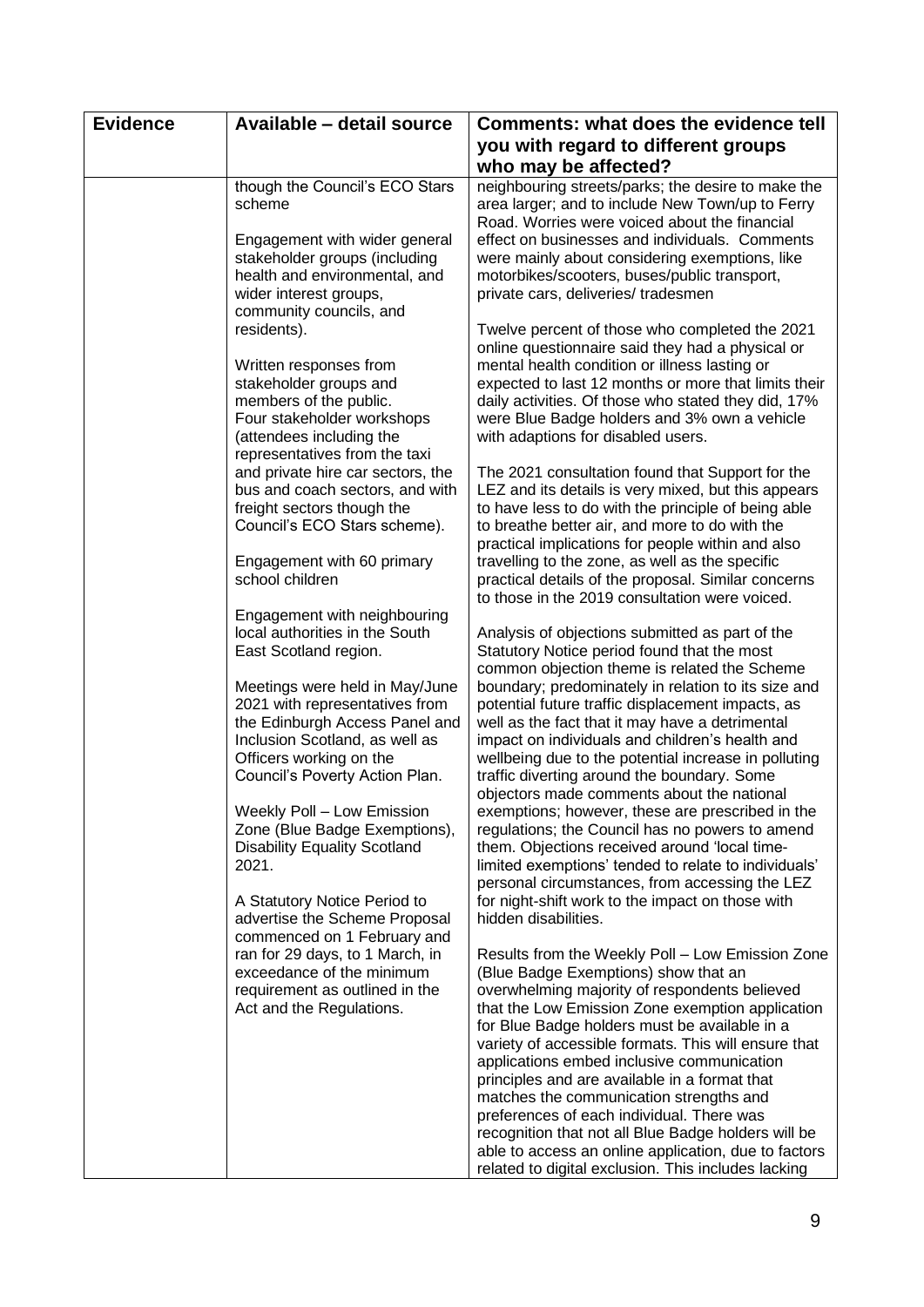| <b>Evidence</b>                                                                                           | Available - detail source                                                                                                                                              | Comments: what does the evidence tell                                                                                                                                                                                                                                                                                                                                                                                                                                                                                                                                                                                                                                                              |
|-----------------------------------------------------------------------------------------------------------|------------------------------------------------------------------------------------------------------------------------------------------------------------------------|----------------------------------------------------------------------------------------------------------------------------------------------------------------------------------------------------------------------------------------------------------------------------------------------------------------------------------------------------------------------------------------------------------------------------------------------------------------------------------------------------------------------------------------------------------------------------------------------------------------------------------------------------------------------------------------------------|
|                                                                                                           |                                                                                                                                                                        | you with regard to different groups<br>who may be affected?                                                                                                                                                                                                                                                                                                                                                                                                                                                                                                                                                                                                                                        |
|                                                                                                           |                                                                                                                                                                        | digital skills or confidence to get online, as well as<br>limited resources and money to pay for devices or<br>internet access. Respondents highlighted the<br>importance of having a paper version of the<br>application, which is also available in a variety of<br>different accessible information formats, such as<br>Braille, Easy Read, large text and plain text. A call<br>centre was identified as another alternative for<br>people who face digital exclusion, as well as the<br>ability to complete a face-to-face application. A<br>number of respondents believed that Low<br>Emission Zone exemptions must align very closely<br>with the existing Blue Badge application process. |
| Evidence of<br>inclusive<br>engagement of<br>people who use<br>the service and<br>involvement<br>findings | As above                                                                                                                                                               | As above                                                                                                                                                                                                                                                                                                                                                                                                                                                                                                                                                                                                                                                                                           |
| Evidence of<br>unmet need                                                                                 | As above                                                                                                                                                               | As above                                                                                                                                                                                                                                                                                                                                                                                                                                                                                                                                                                                                                                                                                           |
| Good practice<br>guidelines                                                                               | Yes                                                                                                                                                                    | The Transport (Scotland) Act 2019<br>The Low Emission Zones (Scotland) Regulations<br>2021                                                                                                                                                                                                                                                                                                                                                                                                                                                                                                                                                                                                         |
|                                                                                                           |                                                                                                                                                                        | <b>National Transport Strategy (NTS)</b>                                                                                                                                                                                                                                                                                                                                                                                                                                                                                                                                                                                                                                                           |
|                                                                                                           |                                                                                                                                                                        | Cleaner Air for Scotland (CAFS) Strategy                                                                                                                                                                                                                                                                                                                                                                                                                                                                                                                                                                                                                                                           |
|                                                                                                           |                                                                                                                                                                        | National Low Emissions Framework (NLEF)                                                                                                                                                                                                                                                                                                                                                                                                                                                                                                                                                                                                                                                            |
|                                                                                                           |                                                                                                                                                                        | Inclusive Communication Hub:<br>www.inclusivecommunication.scot                                                                                                                                                                                                                                                                                                                                                                                                                                                                                                                                                                                                                                    |
| Carbon emissions<br>generated /<br>reduced data                                                           | Jacobs, Edinburgh Low<br>Emission Zone, Revised Fleet<br><b>Composition, Traffic Modelling</b><br>Report, February 2021<br>SEPA, Air Modelling Results,<br>March, 2021 | Scottish Government is monitoring the impact of<br>COVID 19 social distancing and lockdown actions,<br>which includes air quality. Evidence will continue to<br>be collected on carbon emissions/air quality by the<br>Council and Scottish Government as lock down<br>measures are relaxed.                                                                                                                                                                                                                                                                                                                                                                                                       |
|                                                                                                           |                                                                                                                                                                        | A series of transport modelling tests have been<br>undertaken to assess the impact of the LEZ on<br>travel patterns across the city. Outputs from this<br>have been provided to SEPA to undertake<br>supporting air quality impact analysis. Further<br>detail can be found in the Transport Modelling<br>Report by Jacobs and in SEPA's report on Air<br>Modelling.                                                                                                                                                                                                                                                                                                                               |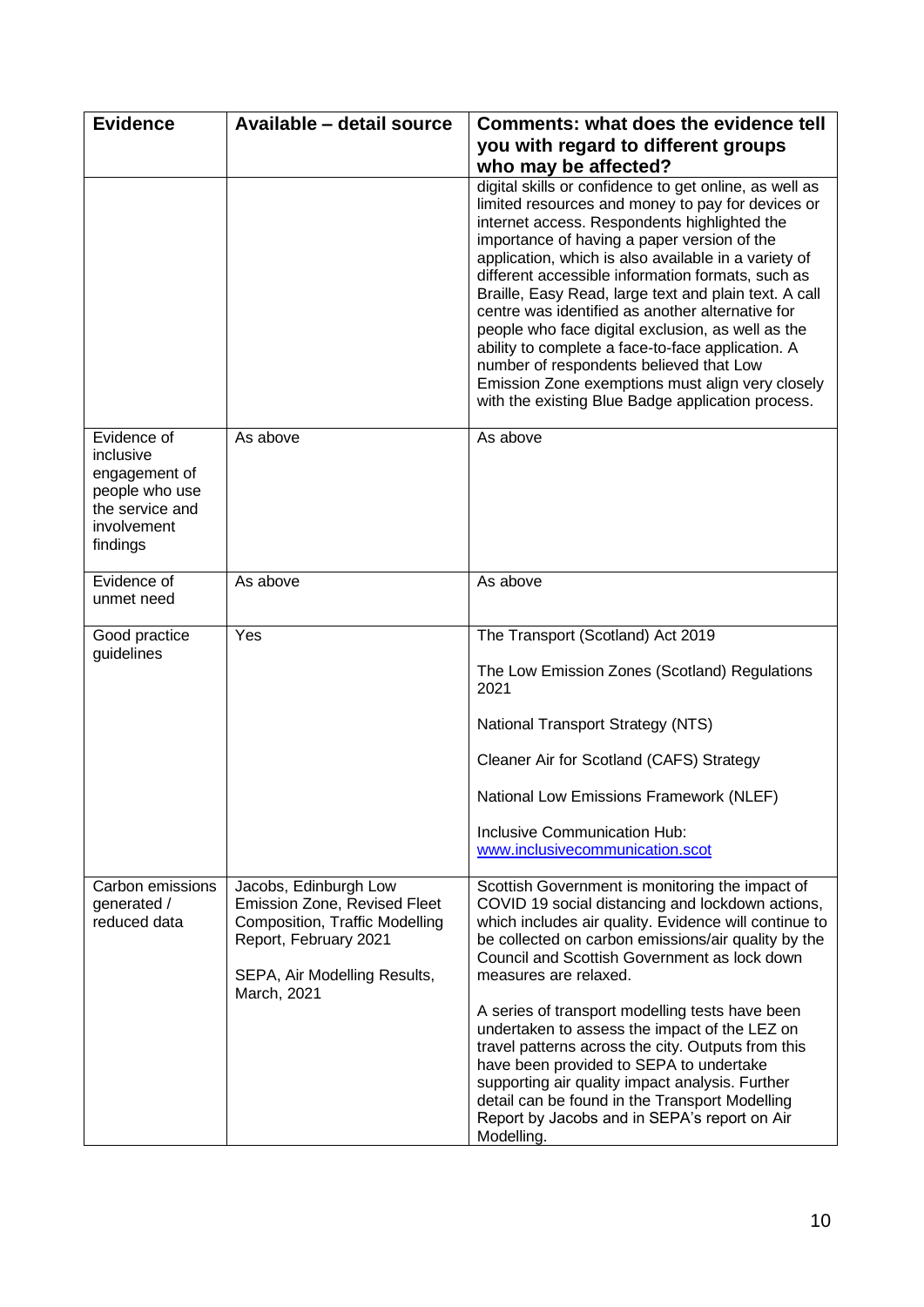| <b>Evidence</b>                    | Available - detail source                                                                                                                                                                                                                             | Comments: what does the evidence tell                                                                                                                                                                                                                                                                                                                                                                                                                                                                                                                                                                                                                     |
|------------------------------------|-------------------------------------------------------------------------------------------------------------------------------------------------------------------------------------------------------------------------------------------------------|-----------------------------------------------------------------------------------------------------------------------------------------------------------------------------------------------------------------------------------------------------------------------------------------------------------------------------------------------------------------------------------------------------------------------------------------------------------------------------------------------------------------------------------------------------------------------------------------------------------------------------------------------------------|
|                                    |                                                                                                                                                                                                                                                       | you with regard to different groups<br>who may be affected?                                                                                                                                                                                                                                                                                                                                                                                                                                                                                                                                                                                               |
| Environmental                      | Scottish Government, Cleaner                                                                                                                                                                                                                          | Poor outdoor air quality can result from                                                                                                                                                                                                                                                                                                                                                                                                                                                                                                                                                                                                                  |
| data                               | Air for Scotland: The Road to a<br>Healthier Future, 2015                                                                                                                                                                                             | contamination of the outdoor atmosphere by<br>gaseous and particulate pollutants.                                                                                                                                                                                                                                                                                                                                                                                                                                                                                                                                                                         |
|                                    | Public Health England,<br><b>Estimating Local Mortality</b><br>Burdens associated with<br>Particulate Air Pollution, 2014.<br>City of Edinburgh Council, Air<br><b>Quality Annual Progress Report</b><br>(APR) for City of Edinburgh<br>Council, 2019 | Based on modelling, the estimated mortality<br>burden on the population in Scotland in 2010<br>showed that there were around 2,000 premature<br>deaths and a total of around 22,500 life years lost<br>across the population which can be attributed to<br>anthropogenic (man-made) fine particle pollution.<br>In Edinburgh, this can be related to 205 premature<br>deaths and 2,300 life-years lost.                                                                                                                                                                                                                                                   |
|                                    | SEPA, The Clearer Air for<br>Scotland - National Modelling                                                                                                                                                                                            | The Scottish Environment Protection Agency<br>(SEPA) provided robust evidence of traffic pollution<br>exceeding accepted levels in Edinburgh                                                                                                                                                                                                                                                                                                                                                                                                                                                                                                              |
|                                    | Framework, Air Quality<br>Evidence Report - Edinburgh,<br>November 2018                                                                                                                                                                               | Edinburgh has five AQMAs due to NO <sub>2</sub> legal limit<br>exceedances mainly due to road traffic; the sixth<br>AQMA relates to fine particulates (PM10)                                                                                                                                                                                                                                                                                                                                                                                                                                                                                              |
|                                    | City of Edinburgh Council, 2019<br>Air Quality Annual Progress<br>Report (APR)                                                                                                                                                                        | exceedance of the legal limit. These readings are<br>recorded using monitoring stations around<br>Edinburgh at different roadside placements<br>(pavement level, lamppost, building façade etc).<br>Road transport is primarily responsible for NO2<br>concentrations at the roadside.                                                                                                                                                                                                                                                                                                                                                                    |
|                                    |                                                                                                                                                                                                                                                       | The Council's Air Quality Annual Progress Report<br>in 2019, reported a continuing trend towards<br>compliance with legal limits. However,<br>exceedances remained across the city, with the<br>Central AQMA having the highest concentration of<br>sites that exceed legal limits.                                                                                                                                                                                                                                                                                                                                                                       |
| Risk from<br>cumulative<br>impacts |                                                                                                                                                                                                                                                       | Cumulative impacts may come about as a result of<br>the City Mobility Plan, Edinburgh City Centre<br>Transformation and City Plan 2030 policies which<br>are being developed in parallel with LEZ.<br>Cumulative impacts will likely to be positive in<br>relation to traffic and congestion management and<br>active travel investment under City Mobility Plan<br>and Edinburgh City Centre Transformation<br>policies, and sustainable land use strategy as set<br>out in emerging City Plan 2030. Cumulative<br>impacts from this work will be included in due<br>course once impact assessments of these<br>policies/proposals have been undertaken. |
| Other (please<br>specify)          |                                                                                                                                                                                                                                                       |                                                                                                                                                                                                                                                                                                                                                                                                                                                                                                                                                                                                                                                           |
| Additional<br>evidence required    |                                                                                                                                                                                                                                                       |                                                                                                                                                                                                                                                                                                                                                                                                                                                                                                                                                                                                                                                           |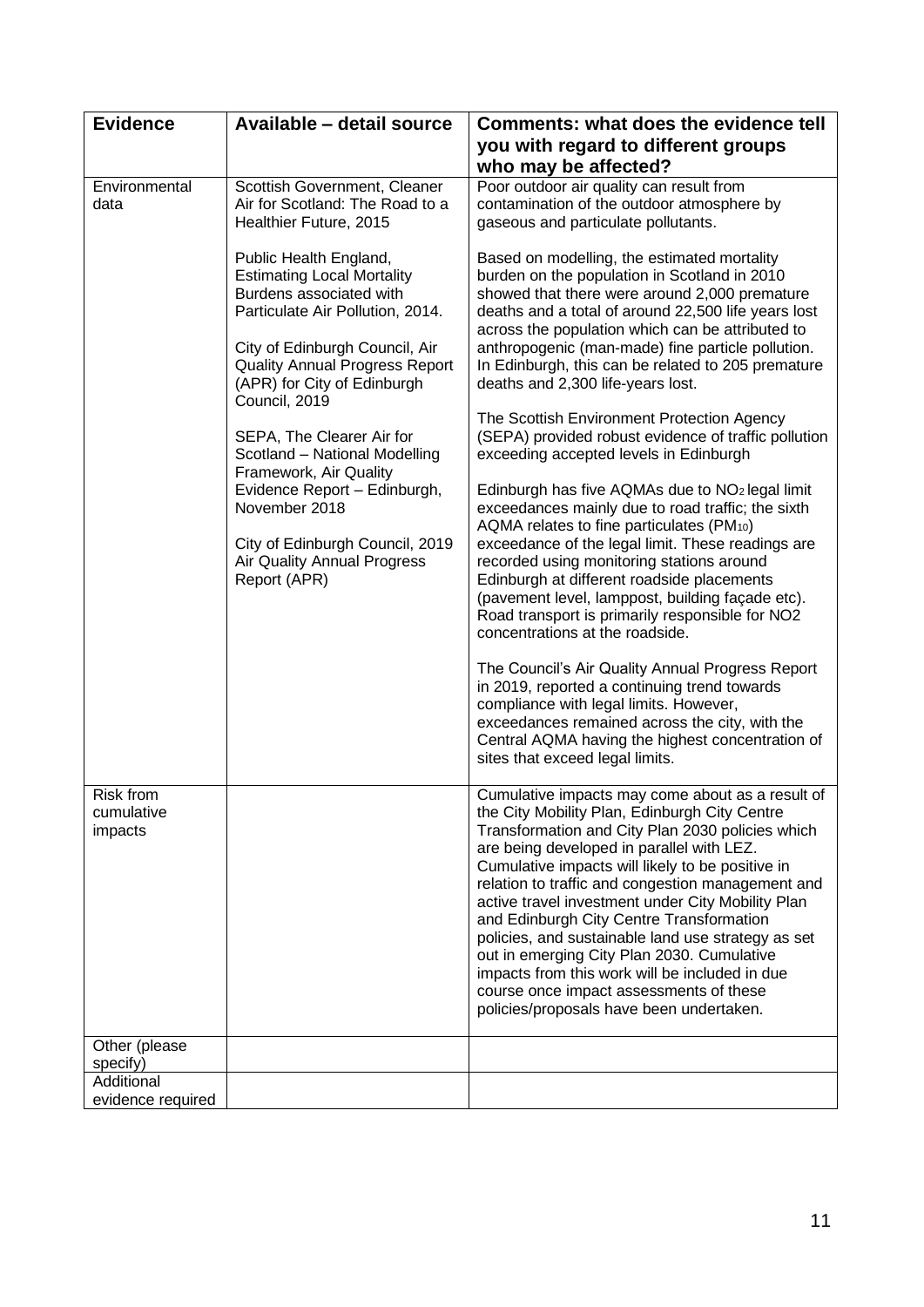# **8. In summary, what impacts were identified and which groups will they affect?**

| <b>Equality, Health and Wellbeing and Human Rights</b>                                                                                                                                                                                                                                                                                                                                                                                                                                                                                                                                                                                                                                                                                                         |                                                                                                                                                                                                                                     |  |
|----------------------------------------------------------------------------------------------------------------------------------------------------------------------------------------------------------------------------------------------------------------------------------------------------------------------------------------------------------------------------------------------------------------------------------------------------------------------------------------------------------------------------------------------------------------------------------------------------------------------------------------------------------------------------------------------------------------------------------------------------------------|-------------------------------------------------------------------------------------------------------------------------------------------------------------------------------------------------------------------------------------|--|
| <b>Positive</b>                                                                                                                                                                                                                                                                                                                                                                                                                                                                                                                                                                                                                                                                                                                                                | <b>Affected populations</b>                                                                                                                                                                                                         |  |
| The LEZ will discourage the most polluting vehicles from enter/exit/operating<br>within the LEZ. This will reduce emissions and improve air quality and in turn<br>have a positive effect on health on everyone, particularly of those most at risk<br>of respiratory illness including older people/pensioners and children<br>(including unborn children). This is the most significant positive impact of the<br>LEZ and will have health and wellbeing benefits for a large population of<br>residents, workers, and visitors to the area over a long period of time;<br>therefore, the magnitude of the effect is substantial.                                                                                                                            | All, particularly children,<br>pregnant women,<br>disabled people and older<br>people.                                                                                                                                              |  |
| The LEZ is likely to encourage a modal shift from cars to public transport and<br>active travel. This will result in air quality improvements, as well as benefitting<br>the health of individuals from increased activity levels.                                                                                                                                                                                                                                                                                                                                                                                                                                                                                                                             | All                                                                                                                                                                                                                                 |  |
| Reduction in vehicles within the boundary may improve access to services for<br>those travelling by modes other than private car, including public transport or<br>active travel                                                                                                                                                                                                                                                                                                                                                                                                                                                                                                                                                                               | All, particularly relevant to<br>those who are<br>unemployed/on low<br>income/people on benefits<br>and those with mobility<br>impairments who rely on<br>public transport                                                          |  |
| <b>Negative</b>                                                                                                                                                                                                                                                                                                                                                                                                                                                                                                                                                                                                                                                                                                                                                |                                                                                                                                                                                                                                     |  |
| Bus operators may increase the price of bus tickets as a result of the<br>increased costs to their operations arising from the need to replace or<br>upgrade buses, so they are compliant with the LEZ. For some bus<br>passengers the increase in price may make the journey unaffordable and<br>result in them foregoing their journey. This may affect people's ability to<br>engage in activities and access services or places of work, which in turn will<br>affect their wellbeing/social activity.<br>Mitigation: This effect will not be applicable to holders of free travel passes<br>including older people/pensioners, disabled and subsidised travel; therefore,<br>the effect on most of the impacted population will be mitigated. The Council | Unemployed, people on<br>benefits, single parents,<br>homeless people, carers,<br>part-time workers,<br>students, young people,<br>disabled people who rely<br>on public transport, staff<br>vulnerable to falling into<br>poverty. |  |
| will continue to engage with bus operators to determine their proposed<br>reactions to the LEZ. If bus operators make use of funding for upgrading and<br>retrofitting vehicles (such as the Energy Savings Trust's BEAR retrofit fund),<br>they may not have to increase the price of tickets. The funding options<br>available will be clearly communicated to Transport Providers.                                                                                                                                                                                                                                                                                                                                                                          |                                                                                                                                                                                                                                     |  |
| Bus operators may remove non-profitable routes in response to LEZ related<br>costs to upgrade fleet. This may negatively impact those who rely on those<br>services to engage in activities and access services or places of work, which<br>in turn will affect their wellbeing/social activity.                                                                                                                                                                                                                                                                                                                                                                                                                                                               | Unemployed people,<br>people on benefits, single<br>parents, homeless<br>people, carers, part-time<br>workers, students, young                                                                                                      |  |
| Further work/mitigation: The Council will continue to engage with bus<br>operators to determine their proposed reactions to the LEZ. If bus operators<br>make use of funding for upgrading and retrofitting vehicles (such as the<br>Energy Savings Trust's BEAR retrofit fund), they may not have to remove                                                                                                                                                                                                                                                                                                                                                                                                                                                   | people, disabled people,<br>staff vulnerable to falling<br>into poverty.                                                                                                                                                            |  |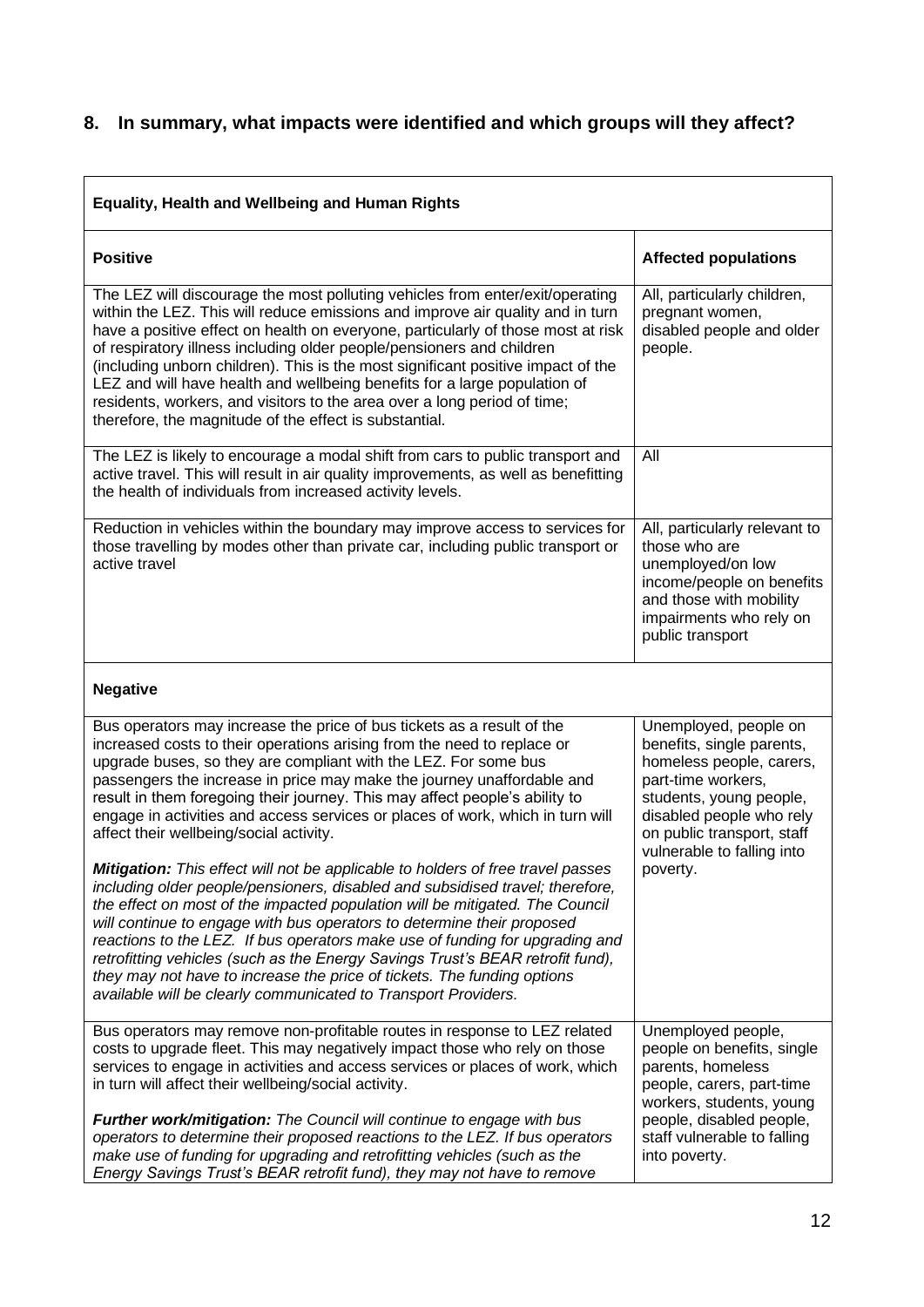| services. The funding options available will be clearly communicated to<br><b>Transport Providers.</b>                                                                                                                                                                                                                                                                                                                                                                                                                                                                                                                                                          |                                                                                                                    |
|-----------------------------------------------------------------------------------------------------------------------------------------------------------------------------------------------------------------------------------------------------------------------------------------------------------------------------------------------------------------------------------------------------------------------------------------------------------------------------------------------------------------------------------------------------------------------------------------------------------------------------------------------------------------|--------------------------------------------------------------------------------------------------------------------|
| Non-English speaking people or people with low literacy/numeracy may<br>experience negative impacts if they do not understand the implications of the<br>LEZ. Impacts may affect permanent residents who don't understand the<br>changes but it could also affect temporary overseas visitors who do not hold<br>a British driving licence and are unable to speak English. The impact on<br>overseas visitors is likely to be more prevalent when visitor numbers are<br>higher for large cultural events.                                                                                                                                                     | People with low<br>literacy/numeracy,<br>tourists, minority ethnic<br>people (including non-<br>English speakers). |
| <b>Mitigation:</b> The communications strategy ensures that all impacted groups<br>are reached where possible. Clear communications will be provided around<br>LEZ implementation across different media in plain English, a range of<br>languages as well as Braille. The Council also offers an Interpretation and<br>Translation service, which provides interpreters and translations in different<br>languages including British Sign Language. Equalities groups will be<br>encouraged to disperse information on the proposals to their members.                                                                                                         |                                                                                                                    |
| People with a disability who do not use public transport or rely on carers who<br>own a non-LEZ compliant vehicle and cannot afford to upgrade, may choose<br>to forego their journey into the City Centre. This will potentially adversely<br>affect their opportunity to access community and leisure facilities and have a<br>negative impact on their social activity.                                                                                                                                                                                                                                                                                      | Disabled people and<br>carers.                                                                                     |
| Mitigation: This impact can be mitigated through exemption for disabled tax<br>class and Blue Badge holders. The LEZ support fund could also help<br>disabled drivers and carers who are on means tested benefits (which<br>includes Carer's Allowance and Disability Living Allowance) and meet the<br>other 4 criteria to upgrade or retrofit their vehicle. Those affected could also<br>apply for the electric vehicle loan to purchase a new or used compliant<br>electric vehicle. Clear communications will be provided around the LEZ<br>implementation across different media to raise awareness and ensure people<br>have sufficient time to prepare. |                                                                                                                    |
| Minibuses providing community transport services (care providers, youth<br>groups, school groups, elderly care providers) could be negatively impacted.<br>Any impacts experienced by those providing care support for vulnerable<br>people may also adversely affect those receiving care.                                                                                                                                                                                                                                                                                                                                                                     | Older people/pensioners,<br>children, disabled people,<br>care providers, youth<br>groups, school groups.          |
| Mitigation: Community transport providers were eligible to claim funding<br>from the Bus Emissions Abatement Retrofit (BEAR) programme. LGV owners<br>can also apply for other schemes such as the Low Carbon Business Loans to<br>purchase new electric vehicles. The Council will engage with Community<br>Transport Providers to effectively communicate LEZ proposals and on<br>potential impact to help them prepare for the change.                                                                                                                                                                                                                       |                                                                                                                    |
| People who use their own cars which are fitted with adaptive features (such<br>as swivel chairs) to access community and leisure facilities within the City<br>Centre may not be able to afford the cost of transferring the adaptive features<br>onto LEZ compliant cars as the costs range between £500 to £30,000. This in<br>turn potentially can adversely affect their social activity/ day to day activity.                                                                                                                                                                                                                                              | Disabled people and<br>carers.                                                                                     |
| Mitigation: Mitigated through exemption for disabled tax class and Blue<br>Badge holders. Clear communications will be provided around the LEZ<br>implementation across different media to raise awareness and ensure people<br>have sufficient time to prepare. To reduce potential impacts on disabled<br>drivers who do not qualify for a Blue Badge - consideration will be given to<br>individual time limited exemptions from LEZ Regulations, in accordance with<br>Section 17 of the Transport (Scotland) Act 2019, for people with disabilities                                                                                                        |                                                                                                                    |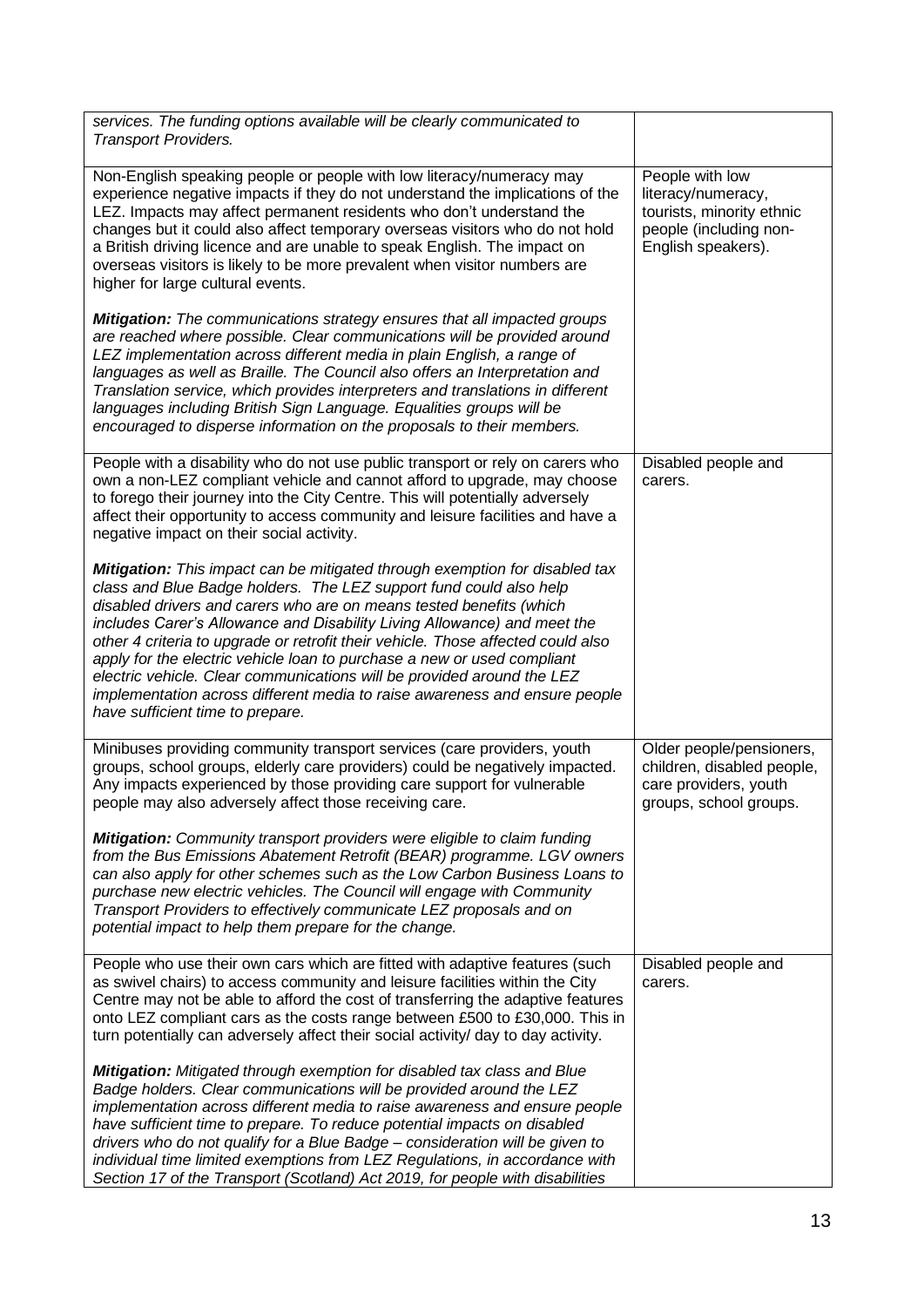| not recognised by the Blue Badge Scheme, but who may be at a substantial<br>disadvantage (under Section 20 of the Equality Act).                                                                                                                                                                                                                                                                                                                                                                                                                                                                              |                                                                                                                                                          |
|---------------------------------------------------------------------------------------------------------------------------------------------------------------------------------------------------------------------------------------------------------------------------------------------------------------------------------------------------------------------------------------------------------------------------------------------------------------------------------------------------------------------------------------------------------------------------------------------------------------|----------------------------------------------------------------------------------------------------------------------------------------------------------|
| Private Hire Vehicle and Taxi/Black cab owners on the H2S (Home to<br>School) contract with City of Edinburgh Council to transport school children<br>with a non-compliant LEZ vehicle may not be able to afford to upgrade their<br>vehicle. This may impact on the H2S services offered by the Council and<br>potentially affect school children.                                                                                                                                                                                                                                                           | Children and disabled<br>children                                                                                                                        |
| <b>Mitigation:</b> The Council has an existing licensing regime to improve<br>emissions standards of PHV and Taxi/Black cab which may help reduce the<br>impact but a residual negative impact on children is possible. The Council will<br>align this regime with the LEZ to ensure mitigation of potential impacts. Taxi<br>owners can also make use of the funding for upgrading and retrofitting<br>vehicles, or apply for the Switched on Taxi loan to replace their vehicle with<br>an ultra low-emission vehicle. The funding options available will be clearly<br>communicated to Transport Providers |                                                                                                                                                          |
| There is a potential for people who currently use their own cars to access<br>leisure facilities for employment and recreation to be negatively impacted if<br>they perceive there to be personal security concerns with public transport or<br>active travel modes. As a result, passengers may forego their journey into the<br>City Centre, particularly at night.                                                                                                                                                                                                                                         | All, particularly minority<br>ethnic people, disabled<br>people, non-binary,<br>Transgender, women,<br>those involved in the<br>criminal justice system, |
| Mitigation: The LEZ Support fund could help these communities (if those<br>affected are on means tested benefits and meet the other 4 criteria) to<br>upgrade or retrofit their vehicle and provide Travel Better vouchers. Those<br>affected could also apply for the electric vehicle loan, electric vehicle<br>charging point grant or eBike loan (if affordable). Clear communications will<br>be provided around the LEZ implementation across different media to raise<br>awareness and ensure people have sufficient time to prepare.                                                                  | older people.                                                                                                                                            |
| There are around 25 locations for religious congregation and places of<br>worship that are located within the City Centre. If most of the visitors live<br>outside of the City Centre and are reliant on cars, their activity may be<br>adversely affected if they forego their journey.                                                                                                                                                                                                                                                                                                                      | People with different<br>religious belief/ faith                                                                                                         |
| Mitigation: The LEZ Support fund could help these communities (if those<br>affected are on means tested benefits and meet the other 4 criteria) to<br>upgrade or retrofit their vehicle and provide Travel better vouchers. Those<br>affected could also apply for the electric vehicle loan, electric vehicle<br>charging point grant or eBike loan (if affordable). Clear communications will<br>be provided around the LEZ implementation across different media to raise<br>awareness and ensure people have sufficient time to prepare.                                                                  |                                                                                                                                                          |
| Users of the Travellers site and Travelling Showman sites in Edinburgh may<br>own non-compliant vehicles and therefore will face fines when entering the<br>LEZ.                                                                                                                                                                                                                                                                                                                                                                                                                                              | Minority ethnic group<br>(Travellers)                                                                                                                    |
| <b>Mitigation:</b> This can be mitigated through exemptions as showman's<br>vehicles are included within the national exemption of the LEZ<br>implementation. There are no traveller sites in the boundary so access would<br>not be impacted by the LEZ. Travelling Showman sites are sometimes<br>situated in the city centre. To make the Travelling groups aware, targeted<br>engagement will take place with the Travelling and Travelling showmen<br>communities to make them aware of the proposals.                                                                                                   |                                                                                                                                                          |
| For some people it may not be financially viable to upgrade their vehicle. This<br>may prevent people from having control of their social and work environment                                                                                                                                                                                                                                                                                                                                                                                                                                                | Low income households,<br>people on benefits,                                                                                                            |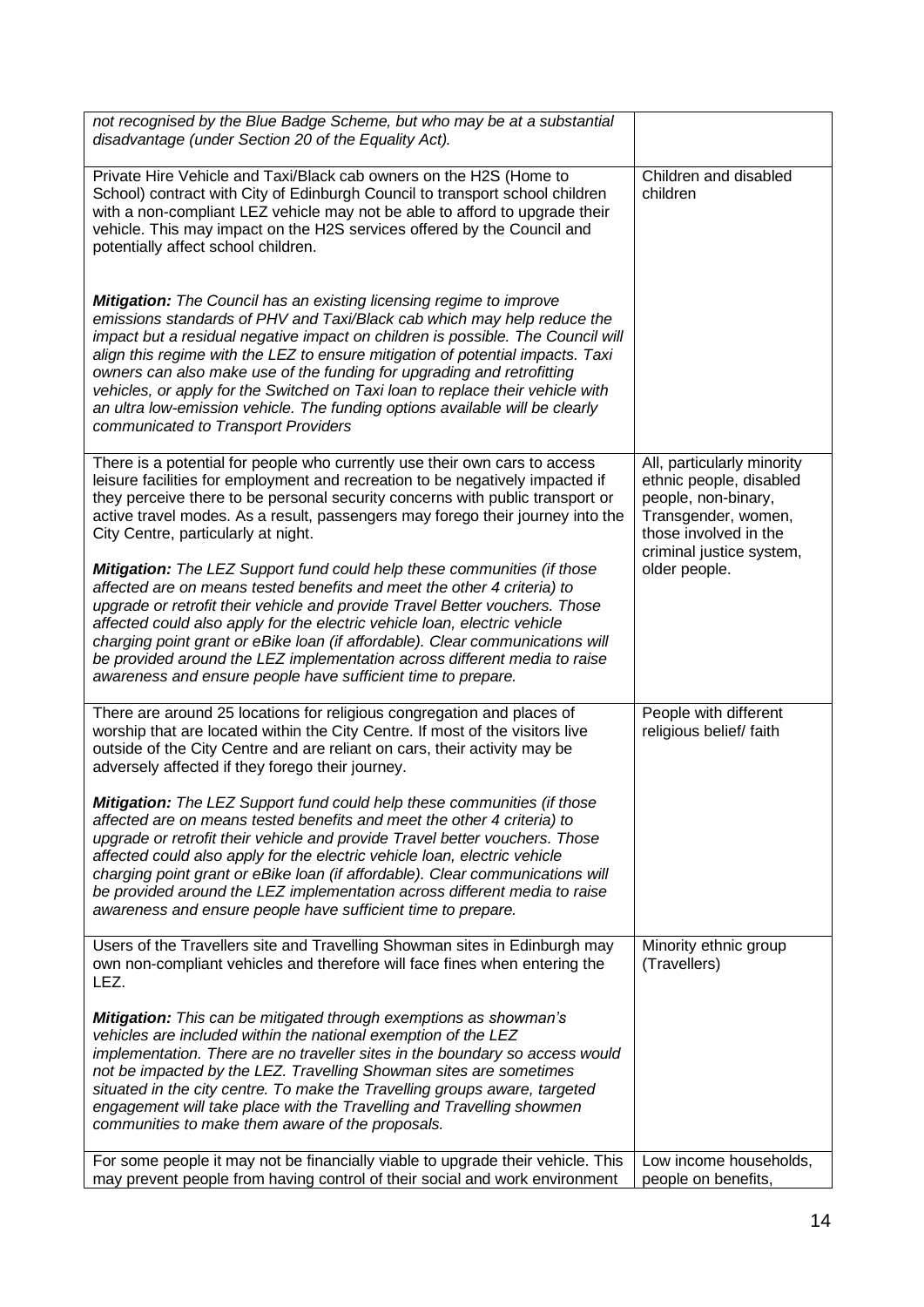| as well as reduce the equality of opportunity to access services (such as the<br>Department for Work and Pensions, Citizens Advice Bureau etc) or<br>employment opportunities. Some affected may not be in receipt of means<br>tested benefits so would not be exempt.<br>Mitigation: The LEZ Support fund could help these communities (if those<br>affected are on means tested benefits and meet the other 4 criteria) to<br>upgrade or retrofit their vehicle and provide Travel Better vouchers. Those<br>affected could also apply for the electric vehicle loan, electric vehicle<br>charging point grant or eBike loan (if affordable).                                                                                                                                                                                                                                      | unemployed, vulnerable<br>families, older people,<br>pensioners, low income<br>carers, single parents and<br>students. |
|--------------------------------------------------------------------------------------------------------------------------------------------------------------------------------------------------------------------------------------------------------------------------------------------------------------------------------------------------------------------------------------------------------------------------------------------------------------------------------------------------------------------------------------------------------------------------------------------------------------------------------------------------------------------------------------------------------------------------------------------------------------------------------------------------------------------------------------------------------------------------------------|------------------------------------------------------------------------------------------------------------------------|
| As part of the Council's Adaptation and Renewal Programs, the Wellbeing<br>and Equalities priority includes an outcome to introduce 20 minute<br>neighbourhoods. This would provide opportunities for people to access<br>services, facilities and workplaces within a 20 minute walk or wheel of their<br>homes which would reduce the need to travel by car.                                                                                                                                                                                                                                                                                                                                                                                                                                                                                                                       |                                                                                                                        |
| The City Mobility Plan includes a policy to review the city's bus network to<br>improve inclusion, accessibility, integration and reduce congestion in the city<br>centre. In addition, the ALEO reform proposals will create a single company<br>to deliver future public transport services in Edinburgh, which would realise a<br>number benefits for users. Improving public transport will encourage people<br>to use it to access the services they need rather than private car.                                                                                                                                                                                                                                                                                                                                                                                              |                                                                                                                        |
| Clear communications will be provided around the LEZ implementation<br>across different media to raise awareness and ensure people have sufficient<br>time to prepare. Targeted engagement will take place with the affected<br>communities.                                                                                                                                                                                                                                                                                                                                                                                                                                                                                                                                                                                                                                         |                                                                                                                        |
| Rural/semi-rural communities that require frequent access to LEZ areas (e.g.<br>work, leisure, education) may be negatively impacted as a result of the<br>financial implications of penalty charges or the cost of upgrade/replacement<br>of their private vehicle.                                                                                                                                                                                                                                                                                                                                                                                                                                                                                                                                                                                                                 | Rural/semi-rural<br>communities                                                                                        |
| Mitigation: The LEZ Support fund could help these communities (if those<br>affected are on means tested benefits incomes and meet the other 4 criteria)<br>to upgrade or retrofit their vehicle and provide Travel Better vouchers. Those<br>affected could also apply for the electric vehicle loan, electric vehicle<br>charging point grant or eBike loan (if affordable). Clear communications will<br>be provided around the LEZ implementation across different media to raise<br>awareness and ensure people have sufficient time to prepare.                                                                                                                                                                                                                                                                                                                                 |                                                                                                                        |
| The Council will ensure the LEZ project aligns with the Councils strategic<br>policies on commuting. The City Mobility Plan includes a policy to review the<br>city's bus network to improve inclusion, accessibility, integration, and reduce<br>congestion in the city centre. In addition, the ALEO reform proposals will<br>create a single company to deliver future public transport services in<br>Edinburgh, which would realise a number of benefits for users. Improving<br>public transport will encourage people to use it to access the services they<br>need rather than private car. In addition, measures such as introducing a<br>Mobility as a Service system and enhancing existing or introducing new park<br>and ride/choose facilities to enable car commuters to access low emission<br>public transport or active modes prior to entering a LEZ will assist. |                                                                                                                        |
| Those who lease cars using the Motability scheme may find that their lease<br>does not expire until after the LEZ scheme is implemented and their vehicle<br>is not compliant.                                                                                                                                                                                                                                                                                                                                                                                                                                                                                                                                                                                                                                                                                                       | Disabled people                                                                                                        |
| Mitigation: The Council has engaged with the Motability scheme provider to<br>establish the age of the vehicles for lease. The scheme provider confirmed                                                                                                                                                                                                                                                                                                                                                                                                                                                                                                                                                                                                                                                                                                                             |                                                                                                                        |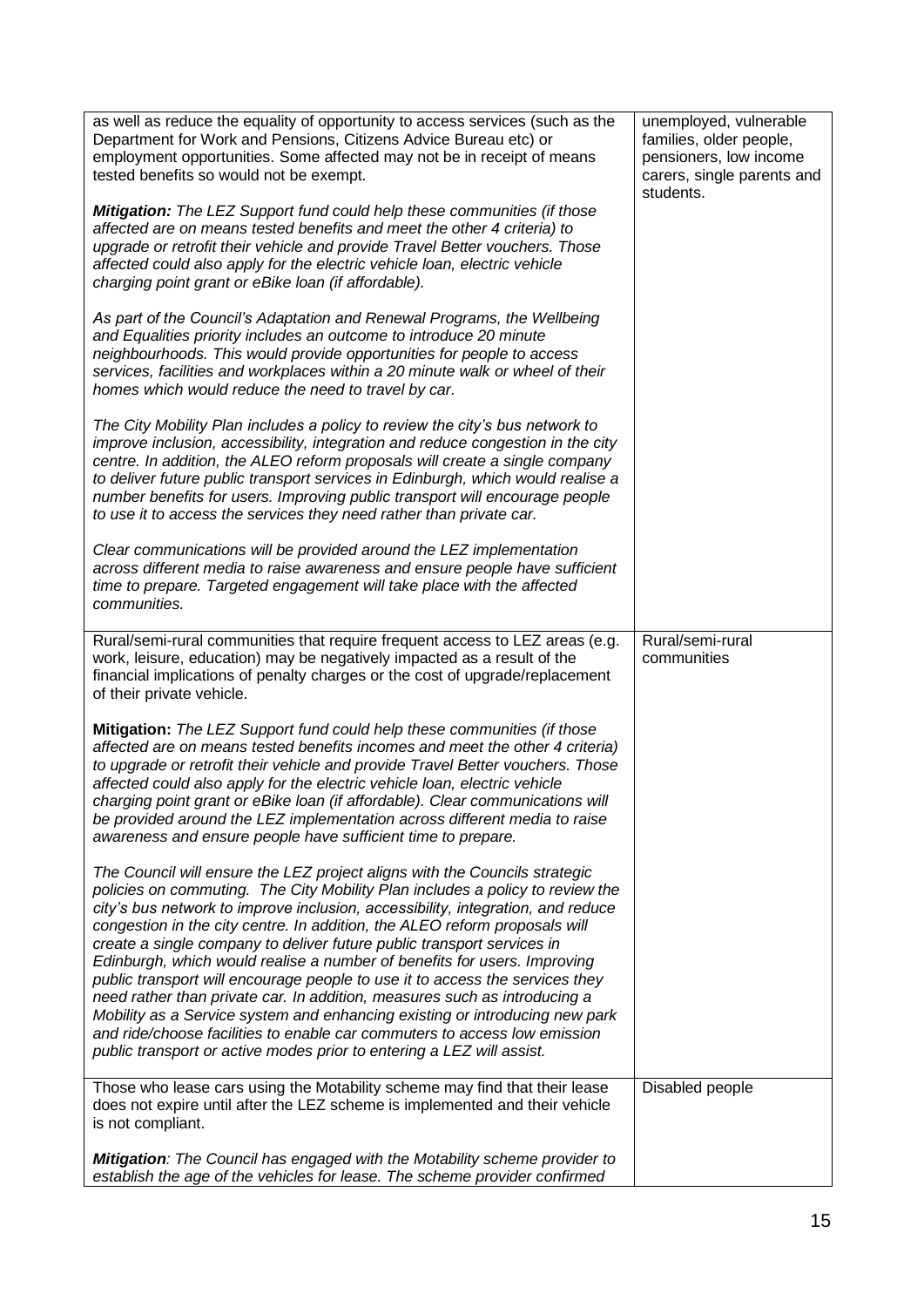| that the majority of vehicles for lease are new or nearly new (the oldest<br>vehicles are 5 years old) which means that all vehicles would be compliant<br>with LEZ standards.                                                                                                                                                                                                                                                                                                                                                                                                                                                                                                                                                                                                                                                                                                                                                                                                     |                                                                                                                                  |
|------------------------------------------------------------------------------------------------------------------------------------------------------------------------------------------------------------------------------------------------------------------------------------------------------------------------------------------------------------------------------------------------------------------------------------------------------------------------------------------------------------------------------------------------------------------------------------------------------------------------------------------------------------------------------------------------------------------------------------------------------------------------------------------------------------------------------------------------------------------------------------------------------------------------------------------------------------------------------------|----------------------------------------------------------------------------------------------------------------------------------|
| The LEZ may result in the displacement of traffic to areas surrounding the<br>boundary. In particular, concerns were raised in the 2021 consultation about<br>Preston Street Primary being on the boundary and the impact on school<br>children. The Edinburgh assessment work shows that there is potential for<br>localised impact on some boundary streets e.g. Palmerston Place and<br>Chester Street. Traffic on these streets would increase and the proportion of<br>non-complaint vehicles would also increase. In turn this may result in<br>increased traffic and a reduction of air quality of those areas which could<br>impact those living on the boundary streets. Modelling analysis indicates that<br>in the long-term (future scenario) the impact on Palmerston Place and<br>Chester Street is not sustained. This is likely to be due to less non-compliant<br>traffic needing to use the diverted route, as well as vehicle standards<br>generally improving. | All, particularly those<br>living on the boundary<br>streets suffering from<br>chronic respiratory illness<br>and young children |
| <b>Mitigation:</b> To reduce the impact of traffic displacement on the boundary<br>streets, mitigation measures are being developed through the network<br>management strategy and will include measures such as junction<br>improvements, road changes, optimised signal and improved signing. These<br>will be reviewed regularly to ensure LEZ demand is accommodated.<br>Monitoring of air quality has been increased in the predicted worse affected<br>areas and further consideration will be given to future monitoring as the<br>Scheme decision is progressed. It is proposed that pavements are<br>permanently widened around Preston Street Primary School for safety, active<br>travel and to lessen LEZ impacts.                                                                                                                                                                                                                                                     |                                                                                                                                  |

| Environment and Sustainability including climate change emissions and impacts                                                                                                                                                                                                                                                                              |                                                                                                 |  |
|------------------------------------------------------------------------------------------------------------------------------------------------------------------------------------------------------------------------------------------------------------------------------------------------------------------------------------------------------------|-------------------------------------------------------------------------------------------------|--|
| <b>Positive</b>                                                                                                                                                                                                                                                                                                                                            | <b>Affected populations</b>                                                                     |  |
| Implementing LEZ will improve vehicle standards which in turn will bring air<br>quality improvements and health & wellbeing improvements, particularly<br>those population groups which are most sensitive to poor air quality such as<br>those suffering from chronic respiratory illness and young children.                                             | All, particularly<br>those suffering from<br>chronic respiratory illness<br>and young children. |  |
| Interventions that reduce local air pollution are also likely generate a positive<br>effect on reducing factors contributing to climate change through reduced<br>greenhouse gas emissions.                                                                                                                                                                | All                                                                                             |  |
| LEZ is likely to promote sustainable forms of transport via modal shift from<br>cars to buses, shared cars, bicycles or walking, which in turn will have a<br>positive impact on air quality. This may also have a positive effect on the<br>health and well-being of people due to physical activity (cycling/walking) and<br>exposure to outdoor spaces. | All                                                                                             |  |
| Quieter (alternatively fuelled) vehicles and reduced traffic flows caused by<br>modal shift towards public transport and active travel, are likely to lead to a<br>reduction in inner-city background noise. Lower noise pollution is anticipated<br>to have health and productivity benefits.                                                             | All                                                                                             |  |
| There are potential benefits from a reduction in air pollution deposition on<br>habitats through reduced traffic.                                                                                                                                                                                                                                          | All                                                                                             |  |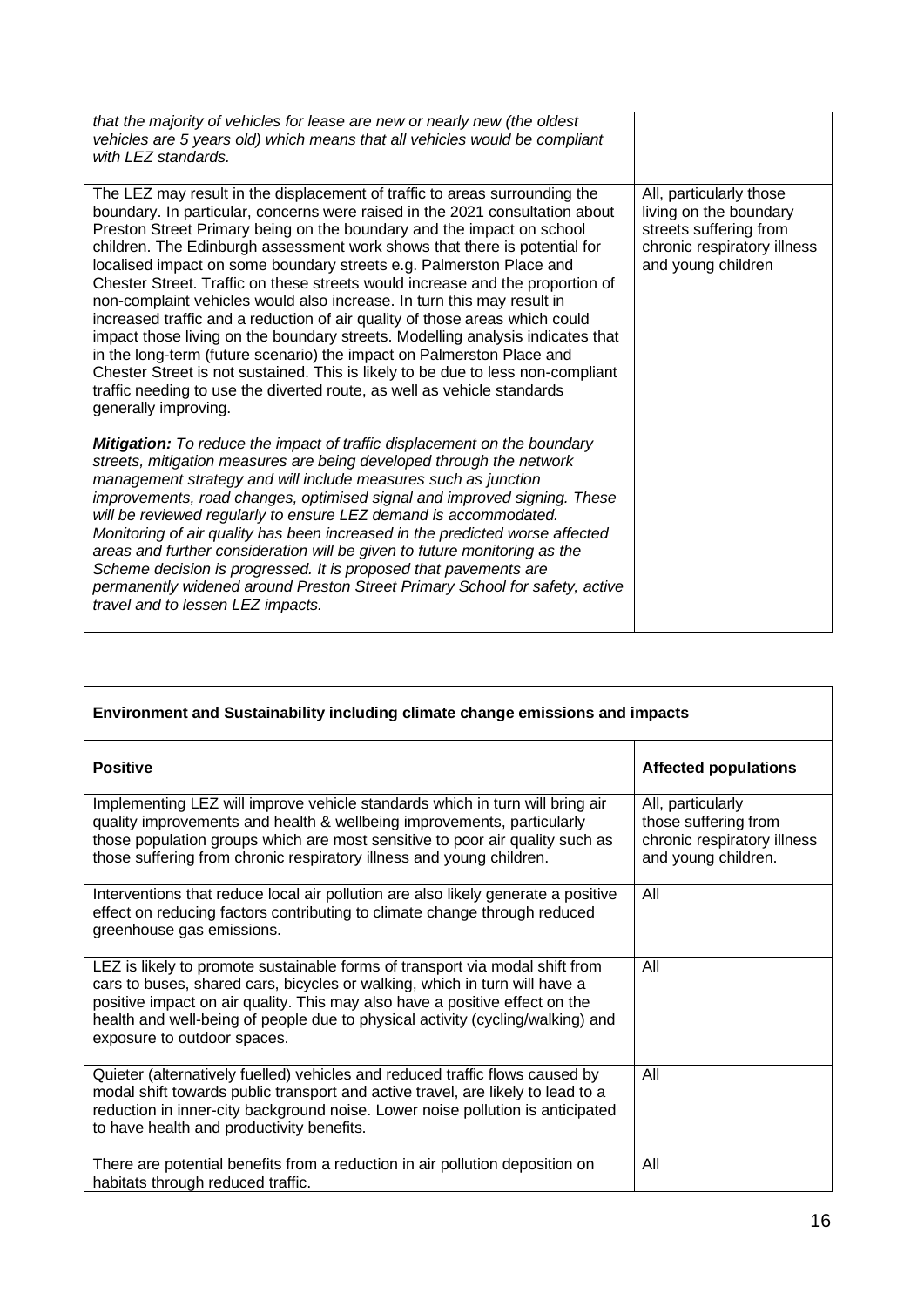| Fewer vehicular trips into urban areas covered by a LEZ and increases in the<br>use of sustainable modes should provide opportunities to improve the quality<br>of public spaces/public realm for non-car users.                                                                                                                                                                                                                                                                                                                                                                                                                                                                                                                                               | All                                                                                                                              |
|----------------------------------------------------------------------------------------------------------------------------------------------------------------------------------------------------------------------------------------------------------------------------------------------------------------------------------------------------------------------------------------------------------------------------------------------------------------------------------------------------------------------------------------------------------------------------------------------------------------------------------------------------------------------------------------------------------------------------------------------------------------|----------------------------------------------------------------------------------------------------------------------------------|
| <b>Negative</b>                                                                                                                                                                                                                                                                                                                                                                                                                                                                                                                                                                                                                                                                                                                                                |                                                                                                                                  |
| The LEZ may result in the displacement of traffic to areas surrounding the<br>boundary. The Edinburgh assessment work shows that there is potential for<br>localised impact on some boundary streets e.g. Palmerston Place and<br>Chester Street. Traffic on these streets would increase and the proportion of<br>non-complaint vehicles would also increase. In turn this may result in<br>increased traffic and a reduction of air quality of those areas. Modelling<br>analysis indicates that in the long-term (future scenario) the impact on<br>Palmerston Place and Chester Street is not sustained. This is likely to be due<br>to less non-compliant traffic needing to use the diverted route, as well as<br>vehicle standards generally improving. | All, particularly those<br>living on the boundary<br>streets suffering from<br>chronic respiratory illness<br>and young children |
| <b>Mitigation:</b> To reduce the impact of traffic displacement on the boundary<br>streets, mitigation measures are being developed through the network<br>management strategy and will include measures such as junction<br>improvements, road changes, optimised signal and improved signing. These<br>will be reviewed regularly to ensure LEZ demand is accommodated.<br>Monitoring of air quality has been increased in the predicted worse affected<br>areas and further consideration will be given to future monitoring as the<br>Scheme decision is progressed.                                                                                                                                                                                       |                                                                                                                                  |
| A shift towards compliant vehicles would lead to redundant non-compliant<br>vehicles being removed from the fleet. The scrappage of these surplus<br>vehicles may cause environmental harm if not disposed of correctly (e.g.<br>battery disposal).                                                                                                                                                                                                                                                                                                                                                                                                                                                                                                            | All                                                                                                                              |
| Mitigation: Consult with local waste management facilities in addition to<br>relevant stakeholders (e.g. Zero Waste Scotland) regarding waste<br>management strategies to ensure vehicle components are disposed/recycled<br>sustainably that minimise environmental impact.                                                                                                                                                                                                                                                                                                                                                                                                                                                                                   |                                                                                                                                  |

| Economic including socio-economic disadvantage                                                                                                                                                                                                                                       |                                |  |
|--------------------------------------------------------------------------------------------------------------------------------------------------------------------------------------------------------------------------------------------------------------------------------------|--------------------------------|--|
| <b>Positive</b>                                                                                                                                                                                                                                                                      | <b>Affected populations</b>    |  |
| Increased economic activity for a number of sectors: second hand car<br>traders, vehicle scrappage, vehicle leasing operators, active-travel<br>distributors/repairers, and public transport operators through increased<br>patronage.                                               | Business communities.<br>staff |  |
| Decreased traffic and cleaner atmosphere in the city may lead to higher<br>quality of public spaces in the city. This could lead to more opportunities for<br>businesses as more people are attracted to the city/city centre due to less<br>polluted area becoming more attractive. | Business communities,<br>staff |  |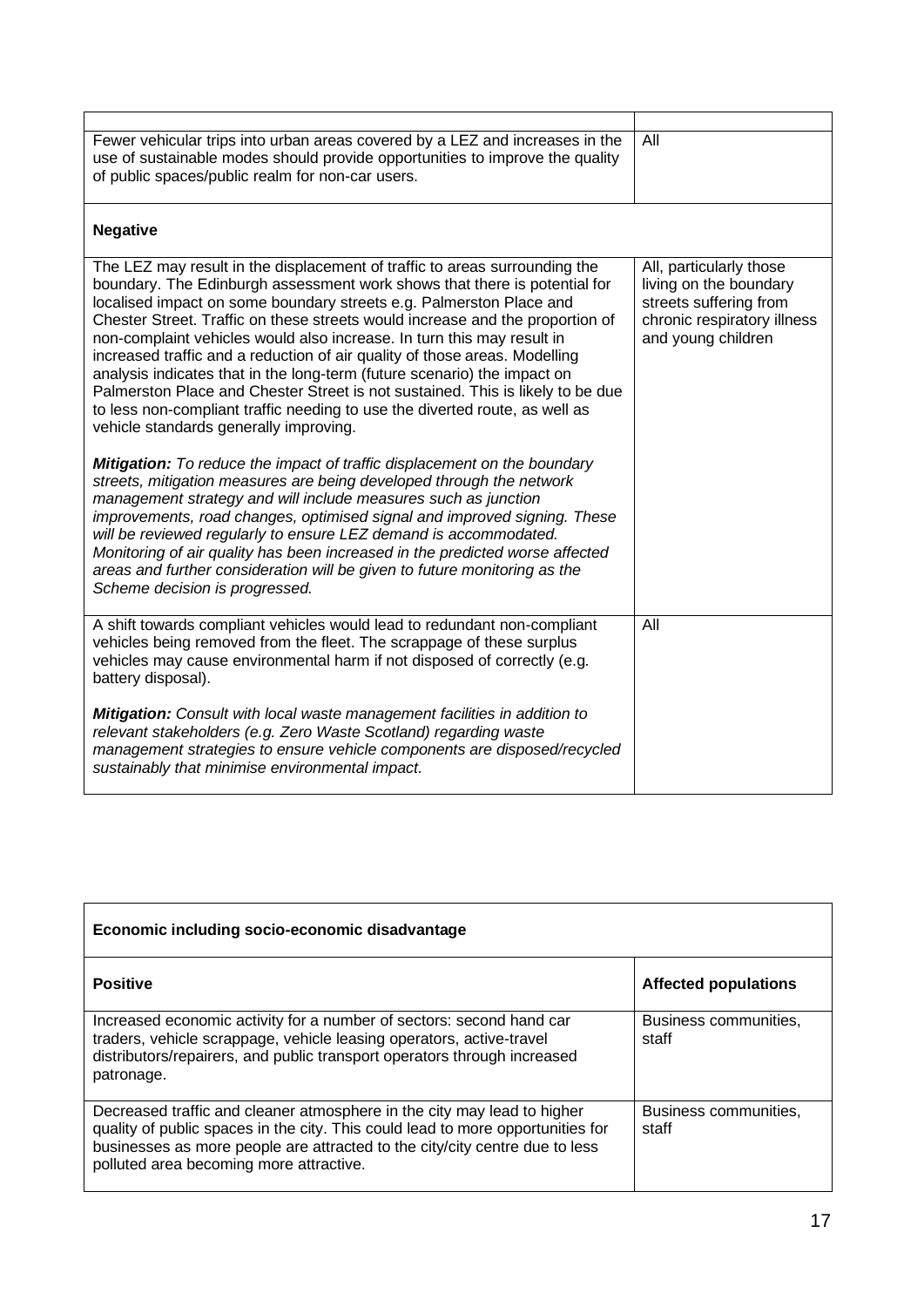| The development of the retrofitting and Low Emission Vehicle (LEV)<br>industries as a result of the LEZ may create employment opportunities<br>throughout the supply chain. Jobs involving the manufacture, maintenance,<br>and sales/operation of lease or rental vehicles should be created.                                                                                                                                                                                                                                                                                                                                                                                                    | Business communities,<br>staff                                                                                                  |  |
|---------------------------------------------------------------------------------------------------------------------------------------------------------------------------------------------------------------------------------------------------------------------------------------------------------------------------------------------------------------------------------------------------------------------------------------------------------------------------------------------------------------------------------------------------------------------------------------------------------------------------------------------------------------------------------------------------|---------------------------------------------------------------------------------------------------------------------------------|--|
| A reduction in inner-city congestion will impact the efficiency of the public<br>transport network. Reduced congestion should lessen delays, lower the time<br>taken for public transport (i.e. buses) to complete their routes, and improving<br>the efficiency of travel for both commuters and leisure seekers and<br>encouraging mode shift.                                                                                                                                                                                                                                                                                                                                                  | All                                                                                                                             |  |
| Potential benefit to restaurants/cafes within LEZ areas due to improvements<br>in air quality may encourage increase patronage.                                                                                                                                                                                                                                                                                                                                                                                                                                                                                                                                                                   | Business communities,<br>staff                                                                                                  |  |
| Improved air quality may make areas within LEZs more pleasant places to<br>work particularly for those working outdoors (e.g. market traders, street<br>cleaners etc) including staff of restaurants/cafes with outdoor seating areas.                                                                                                                                                                                                                                                                                                                                                                                                                                                            | Business communities,<br>staff                                                                                                  |  |
| <b>Negative</b>                                                                                                                                                                                                                                                                                                                                                                                                                                                                                                                                                                                                                                                                                   |                                                                                                                                 |  |
| Decreased access to the city centre due to the LEZ vehicle standards may<br>cause certain members of society (lower income households) to be<br>dissuaded from applying for a job in the city. This will have a negative effect<br>on the size and diversity of the potential workforce in Edinburgh.                                                                                                                                                                                                                                                                                                                                                                                             | Unemployed, people on<br>benefits, single parents,<br>homeless people, carers,<br>part-time workers,<br>students, young people, |  |
| Mitigation: The LEZ Support fund could help these communities (if those<br>affected are on means tested benefits and meet the other 4 criteria) to<br>upgrade or retrofit their vehicle and provide Travel Better vouchers. Those<br>affected could also apply for the electric vehicle loan, electric vehicle<br>charging point grant or eBike loan (if affordable). Clear communications will<br>be provided around the LEZ implementation across different media to raise<br>awareness and ensure people have sufficient time to prepare. Wider Council<br>policies on parking are designed to dissuade people from parking in the City<br>Centre and use more sustainable modes of transport. | disabled people, staff<br>vulnerable to falling into<br>poverty.                                                                |  |
| Vehicle users, especially LGV, bus, and HGV, have relatively long turnover<br>periods, requiring users to change earlier than anticipated. The need to<br>purchase compliant vehicles and sell/scrap their non-compliant vehicle<br>means that the users will incur additional financial cost.                                                                                                                                                                                                                                                                                                                                                                                                    | <b>Business communities</b>                                                                                                     |  |
| <b>Mitigation:</b> Businesses can make use of schemes such LEZ Support Fund to<br>dispose of non-compliant vehicles, the Low Emission Retrofit Fund to<br>upgrade their existing vehicles, or the Low Carbon Transport Business Loan<br>to purchase electric vehicles. CEC will engage with Businesses to<br>effectively communicate LEZ proposals and on potential impact to help them<br>prepare for the change.                                                                                                                                                                                                                                                                                |                                                                                                                                 |  |
| Small and medium sized enterprises who rely on LGVs to deliver goods or<br>drive to clients to provide a service could be disproportionately affected due<br>to the level of non-compliance (non-compliance rates are 48%) and the<br>economic impacts associated with the commercial-type vehicles sector. This<br>may negatively impact business owners, particularly small enterprises which<br>represent over 90% of business in Edinburgh.                                                                                                                                                                                                                                                   | <b>Business communities</b>                                                                                                     |  |
| Mitigation: Businesses can make use of schemes such LEZ Support Fund to<br>dispose of non-compliant vehicles, the Low Emission Retrofit Fund to<br>upgrade their existing vehicles, or the Low Carbon Transport Business Loan<br>to purchase electric vehicles. CEC will engage with Businesses to                                                                                                                                                                                                                                                                                                                                                                                                |                                                                                                                                 |  |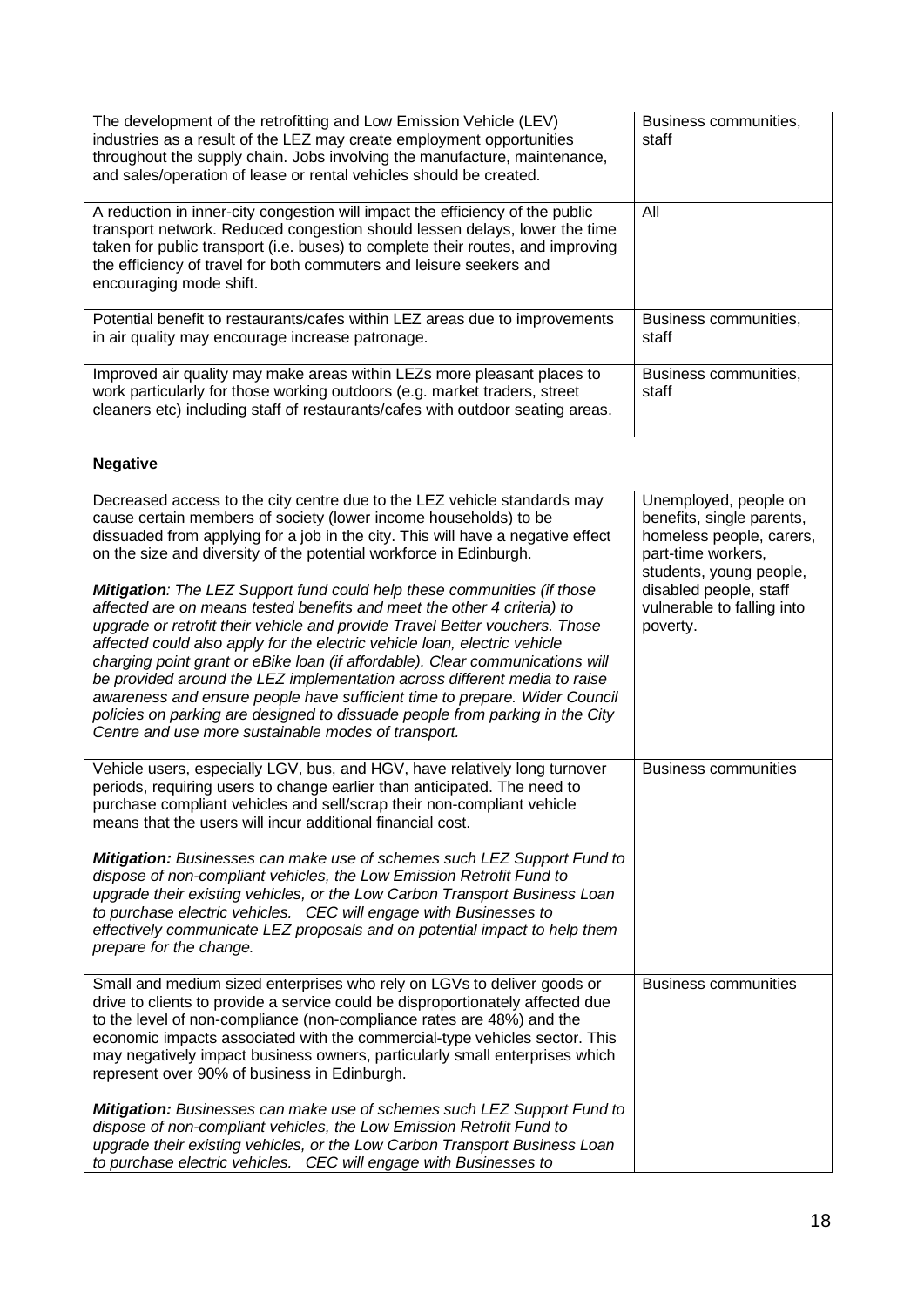| effectively communicate LEZ proposals and on potential impact to help them |  |
|----------------------------------------------------------------------------|--|
| prepare for the change.                                                    |  |

### **9. Is any part of this policy/ service to be carried out wholly or partly by contractors and if so how will equality, human rights including children's rights, environmental and sustainability issues be addressed?**

Where contractors are used, as part of the Council's procurement process due regard is required to be given to all equalities and right, environmental and sustainability impacts when undertaking work on behalf of the Council.

### **10. Consider how you will communicate information about this policy/ service change to children and young people and those affected by sensory impairment, speech impairment, low level literacy or numeracy, learning difficulties or English as a second language? Please provide a summary of the communications plan.**

A range of communication tools will be used to reach out to all types of people regardless of their age, disability or language etc. Direct communication has been and will continue to be undertaken with stakeholders in the form of written communication, meetings, workshops and messages will be issued through the Council's social media channels. We will contact equalities organisations to distribute information to members. Formats will be designed to be understood by a range of population groups.

The Council also offers an Interpretation and Translation service, which provides interpreters and translations to people who cannot speak English, have problems understanding English, or have a sight or hearing loss. The translations and interpretations are available in a wide range of different languages including British Sign Language, Braille, Large print and Audio.

**11. Is the policy likely to result in significant environmental effects, either positive or negative**? If yes, it is likely that a [Strategic Environmental Assessment](https://www.gov.scot/policies/environmental-assessment/strategic-environmental-assessment-sea/) (SEA) will be required and the impacts identified in the IIA should be included in this.

Strategic Environmental Assessment screening in 2019 highlighted the need for the LEZ to be assessed as a part of the wider Edinburgh City Centre Transformation programme and City Mobility Plan work. The SEA concluded that the cumulative impacts of introducing the LEZ along with other policies and strategies, such as the City Mobility Plan and Edinburgh City Centre Transformation, would generally be positive.

### **12. Additional Information and Evidence Required**

**If further evidence is required, please note how it will be gathered. If appropriate, mark this report as interim and submit updated final report once further evidence has been gathered.**

**13. Specific to this IIA only, what recommended actions have been, or will be, undertaken and by when? (these should be drawn from 7 – 11 above) Please complete:**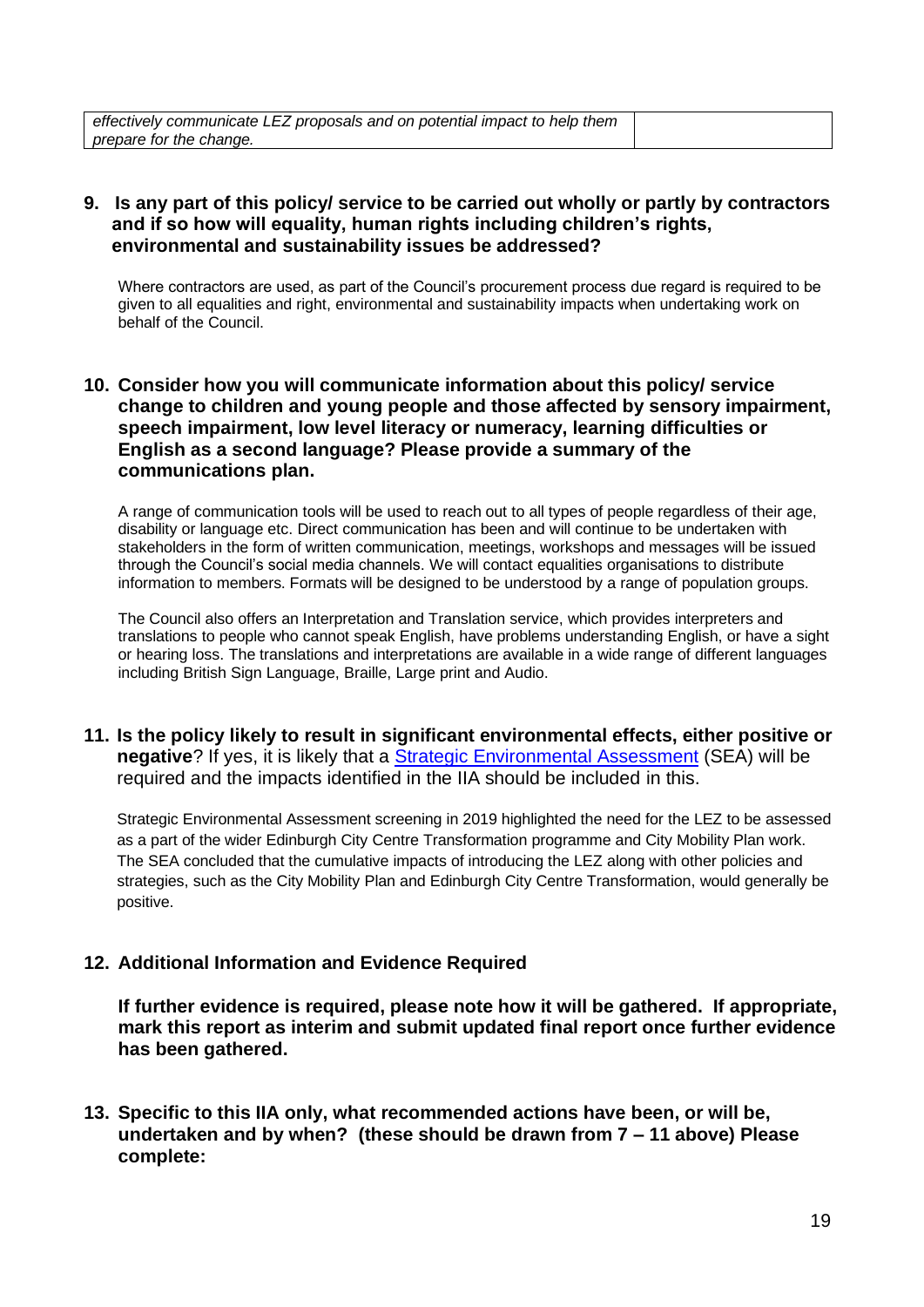| Specific actions (as a result of<br>the IIA which may include<br>financial implications, mitigating<br>actions and risks of cumulative                                                                                                                                    | Who will take<br>them forward<br>(name and job<br>title | <b>Deadline for</b><br>progressing | <b>Review</b><br>date |
|---------------------------------------------------------------------------------------------------------------------------------------------------------------------------------------------------------------------------------------------------------------------------|---------------------------------------------------------|------------------------------------|-----------------------|
| impacts)                                                                                                                                                                                                                                                                  |                                                         |                                    |                       |
| Continue to engage with bus operators to<br>determine their proposed reactions to the<br>LEZ.                                                                                                                                                                             | George King                                             | ongoing                            | <b>May 2022</b>       |
| Continue to implement communications<br>strategy to ensure that all impacted<br>groups are reached where possible                                                                                                                                                         | George King                                             | ongoing                            | May 2022              |
| Provide clear communications around the<br>LEZ implementation across different<br>media to raise awareness and ensure<br>people have sufficient time to prepare.                                                                                                          | George King                                             | ongoing                            | May 2022              |
| <b>Engage with Community Transport</b><br>Providers to effectively communicate LEZ<br>proposals and on potential impact to help<br>them prepare for the change.                                                                                                           | George King                                             | ongoing                            | May 2022              |
| Communicate clearly the funding options<br>available to Transport Providers. This is<br>also a national action for Transport<br>Scotland.                                                                                                                                 | George King                                             | ongoing                            | May 2022              |
| Targeted engagement will take place with<br>affected communities/population groups.                                                                                                                                                                                       | George King                                             | ongoing                            | Complete              |
| Ensure appropriate mitigation measures<br>are implemented and monitored, to<br>reduce the impact of traffic displacement<br>on the boundary streets                                                                                                                       | George King                                             | ongoing                            | May 2022              |
| Consult with local waste management<br>facilities in addition to relevant<br>stakeholders (e.g. Zero Waste Scotland)<br>regarding waste management strategies<br>to ensure vehicle components are<br>disposed/recycled sustainably that<br>minimise environmental impact. | George King                                             | ongoing                            | May 2022              |

## **14. Are there any negative impacts in section 8 for which there are no identified mitigating actions?**

No

### **15. How will you monitor how this proposal affects different groups, including people with protected characteristics?**

The period of statutory engagement and consultation included engagement with the affected groups, as well as an online public consultation survey. During the engagement process, questions on equalities formed part of the public questionnaire to obtain views and to ensure a representative sample of the impacted populations were reached.

While working with Transport Scotland and the Energy Savings Trust, the Council will continue to monitor the uptake of LEZ Support Funds and other related retrofit funds.